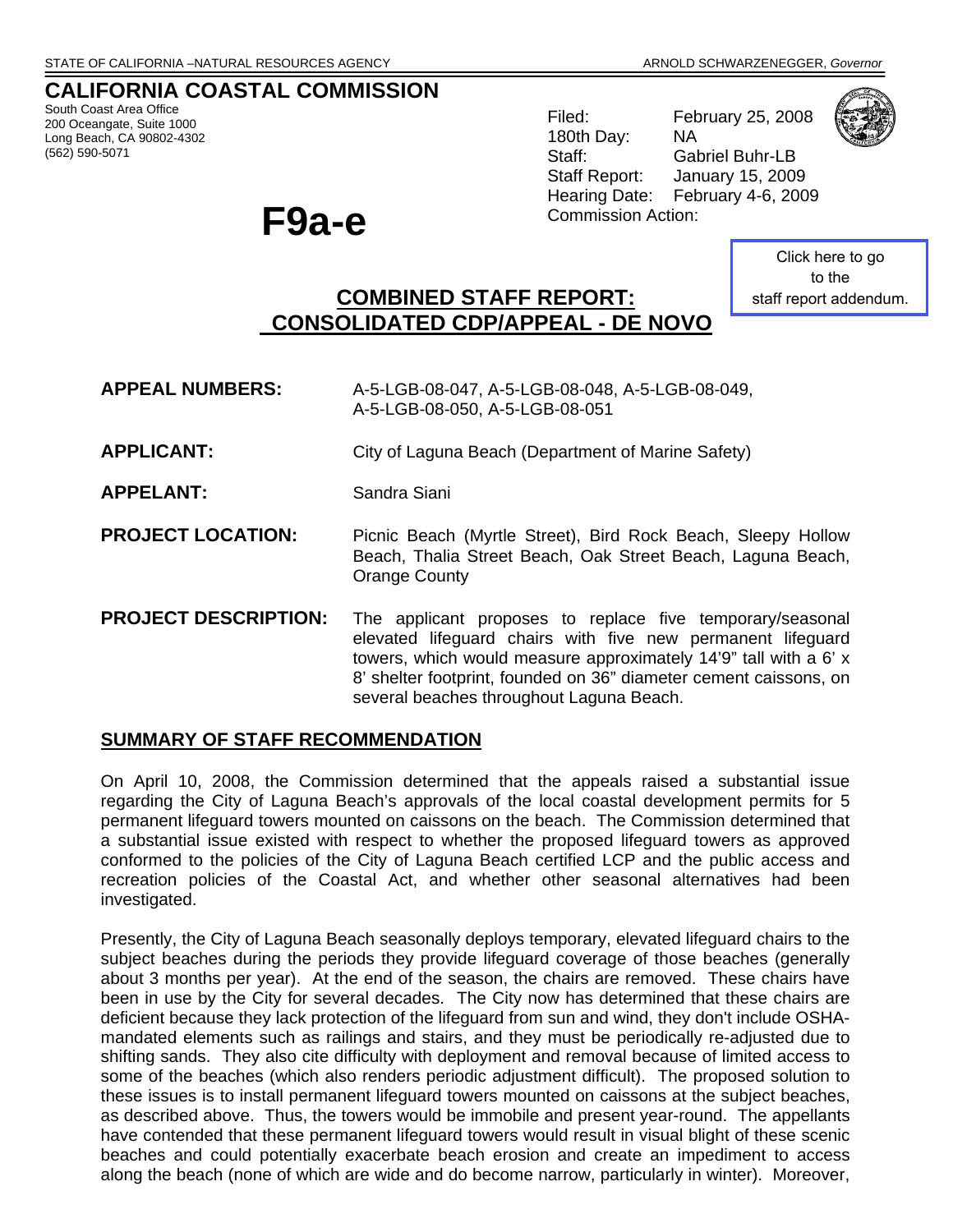the appellants have contended that there are temporary tower alternatives that could address all of the concerns the City has with the existing lifeguard chairs. The appellants have brought forward several examples of temporary lifeguard tower systems that provide sun/wind protection, provide railings and stairs, are easily adjustable in the field to address shifting sands, and are designed to be broken down into parts that are easily transported, assembled and disassembled.

Commission staff have reviewed the alternatives presented by the appellants (Exhibit 13) and they do appear to address all of the concerns raised by the City with regard to their existing lifeguard chairs. While these alternatives do appear to be viable and would be preferable from visual and access standpoints, the actual impacts caused by the proposed permanent lifeguard towers must be considered. Commission staff have concluded that the temporary tower alternatives should be implemented at Bird Rock Beach and Picnic Beach due to their highly scenic qualities and the fact that access to these beaches makes deployment and retrieval of temporary structures readily achievable. However, Commission staff have also concluded that the proposed permanent towers at Sleepy Hollow Beach, Thalia Street Beach, and Oak Street Beach would not have significant adverse impacts on visual resources or access, and would not contribute to beach erosion. The bluff face background is highly developed at these three proposed tower locations and would not stand out against this visual backdrop. While temporary structures at these beaches would be viable, and some could argue that seasonal removal of the towers at these sites would mildly improve views and avoid potential adverse access impacts, Commission staff do not believe the difference between temporary and permanent towers at these sites would be significant. Thus, Commission staff are willing to support the City's request at these sites, but also strongly encourage the City to consider using temporary structures instead.

Subsequent to the substantial issue hearing, staff investigated whether the proposed lifeguard chairs are located within the Commission's original jurisdiction. On the basis of the information currently available to the Commission, it appears that some or all of the proposed chairs may periodically be located partially or entirely seaward of the mean high tide line. Commission staff contacted the City, which requested the Commission to handle the appeals as consolidated coastal development permit applications pursuant to Coastal Act section 30601.3. This staff report, therefore, will evaluate the appeals as consolidated permit applications in order to ensure that all portions of the proposed developments that are located within the Commission's original jurisdiction receive appropriate review. For ease of reference, the consolidated CDP applications will have the same permit numbers as were originally assigned to the appeals.

This staff report is for the de novo portion of the hearing on the appeal/consolidated application where the Commission will deny or approve (with conditions) the proposed development. Staff recommends that the Commission vote on each lifeguard tower individually, as unique environmental constraints are present at the proposed tower locations making a single vote for all five locations too generic to represent the actual conditions at the subject sites. The rocky coves and coastal bluffs that surround the City of Laguna Beach create a unique and highly variable coastal environment. The conditions present at one beach are often significantly different than those found at another cove located only a short distance away, and therefore what may be appropriate at one location could create avoidable impacts at another. Commission staff has grouped the proposed towers together where appropriate by similar environmental conditions present at the subject beaches.

Commission staff is recommending **APPROVAL** of three of the proposed towers with special conditions. The proposed sites recommended for approval include the beaches located at Sleepy Hollow Beach (A-5-LGB-08-049), Thalia Street Beach (A-5-LGB-08-050), and Oak Street Beach (A-5-LGB-08-051). These sites are recommended for approval with **Six (6) Special Conditions** regarding: **1)** assumption of risk; **2)** no future blufftop or shoreline protective devices; **3)** additional approvals for any future development; **4)** conformance with geotechnical recommendations; **5)** storage of construction materials, mechanized equipment and removal of construction debris, and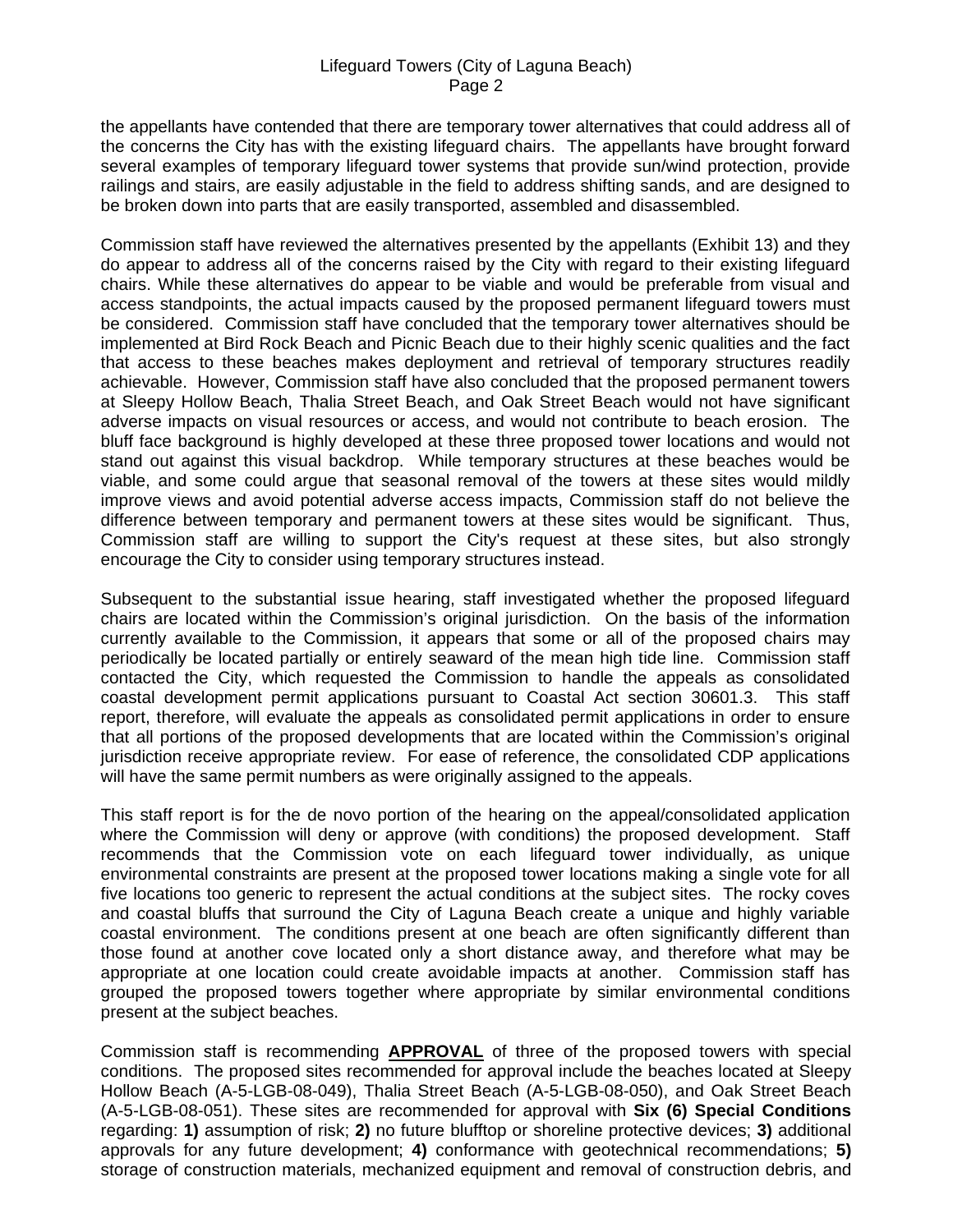location of debris disposal site; and **6)** compliance with conditions of original City approved permit. **See Page Three for the motions**.

Commission staff is recommending **DENIAL** of two of the proposed towers located at Bird Rock Beach (A-5-LGB-08-047) and Picnic Beach (A-5-LGB-08-048). Denial of the proposed towers at these two beaches is recommended because of the potential visual impacts the permanent towers would create, and in the case of the selected beaches temporary alternatives are feasible. **See Page Five for the motions**.

# **SUBSTANTIVE FILE DOCUMENTS:**

- 1. Local Coastal Development Permit Nos. 07-72, 07-73, 07-74, 07-75, 07-76
- 2. City of Laguna Beach Certified Local Coastal Program.
- 3. Biological Assessment Report: Five Proposed Lifeguard Tower Sites, prepared by Christopher A. Joseph & Associates, dated September 27, 2007.
- 4. Discussion of Geology, Oceanographic Design Parameters, and Permit Information for Several Permanent Towers at Various Beaches, City of Laguna Beach, Orange County, California, prepared by GeoSoils Inc., dated September 27, 2007.
- 5. City of Laguna Beach, Department of Marine Safety, Lifeguard Chair Replacement Alternative Analysis, prepared by Dudek, dated September 2008.
- 6. Temporary Lifeguard Tower version 1.2, prepared by RedStar Image Art and Architecture, received January 9, 2009.
- 7. Portable Lifeguard Tower, prepared by Environmental designs, received January 11, 2009.

# **I. A. STAFF RECOMMENDATION FOR APPROVAL (Sleepy Hollow Beach):**

The staff recommends that the Commission adopt the following resolutions to **APPROVE** the coastal development permit for the tower at Sleepy Hollow Beach with special conditions:

#### **MOTION:** *"I move that the Commission approve with special conditions Coastal Development Permits A-5-LGB-08-049 per the staff recommendation."*

The staff recommends a **YES** vote. Passage of the motion will result in **APPROVAL** of the coastal development permit application with special conditions, and adoption of the following resolution and findings, as set forth in this staff report or as modified by staff prior to the Commission's vote. The motion passes only by an affirmative vote of a majority of Commissioners present.

#### **Resolution: Approval with Conditions (Lifeguard Tower Sleepy Hollow Beach)**

 The Commission hereby **APPROVES** a coastal development permit for the proposed development and adopts the findings set forth below on grounds that the development as conditioned will be in conformity with the policies of Chapter 3 of the Coastal Act. Approval of the permit complies with the California Environmental Quality Act because either 1) feasible mitigation measures and/or alternatives have been incorporated to substantially lessen any significant adverse effects of the development on the environment, or 2) there are no further feasible mitigation measures or alternatives that would substantially lessen any significant adverse impacts of the development on the environment.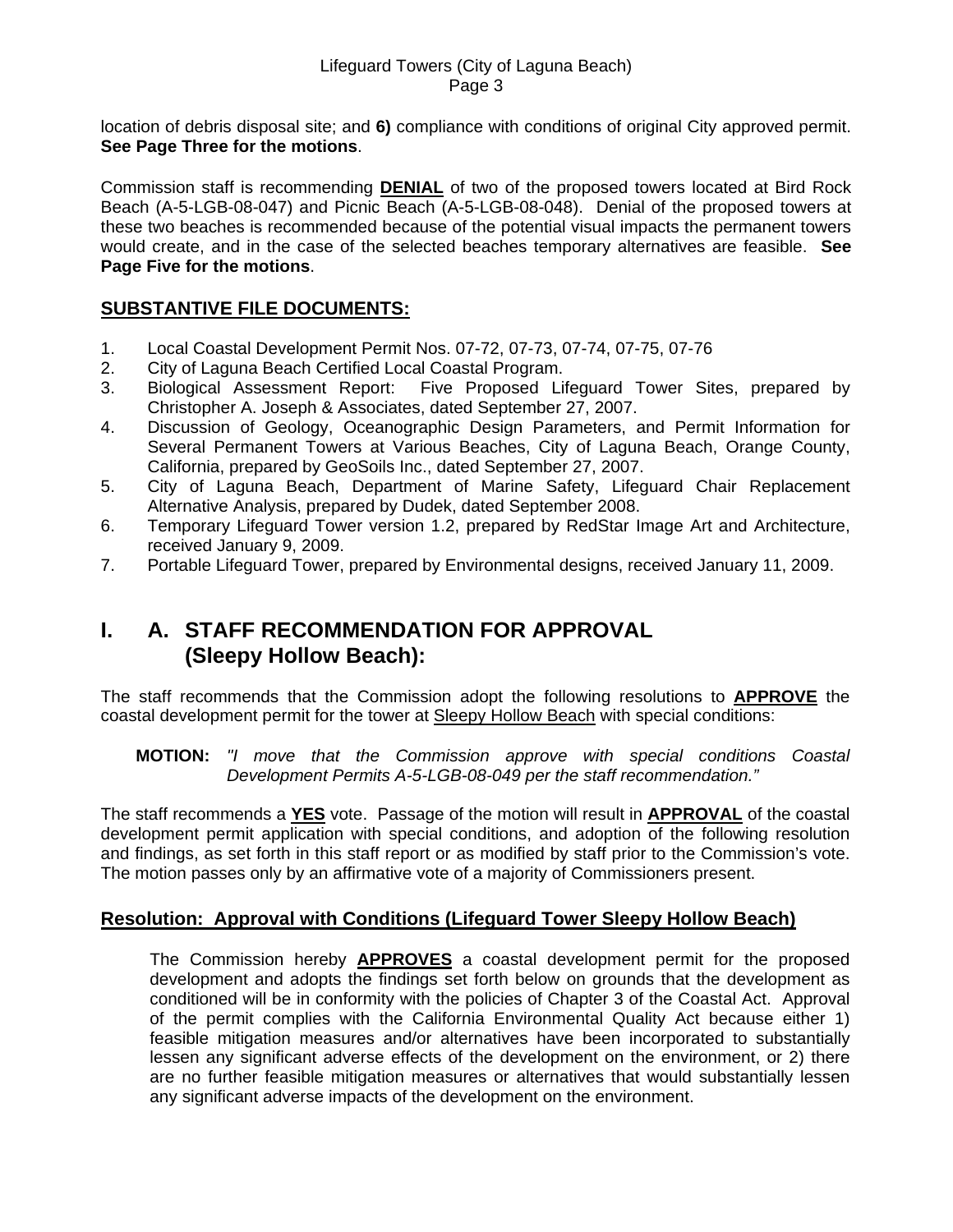# **I. B. STAFF RECOMMENDATION FOR APPROVAL (Thalia Street Beach):**

The staff recommends that the Commission adopt the following resolutions to **APPROVE** the coastal development permit for the tower at **Thalia Street Beach** with special conditions:

 **MOTION:** *"I move that the Commission approve with special conditions Coastal Development Permits A-5-LGB-08-050 per the staff recommendation."* 

The staff recommends a **YES** vote. Passage of the motion will result in **APPROVAL** of the coastal development permit application with special conditions, and adoption of the following resolution and findings, as set forth in this staff report or as modified by staff prior to the Commission's vote. The motion passes only by an affirmative vote of a majority of Commissioners present.

## **Resolution: Approval with Conditions (Lifeguard Tower at Thalia Street Beach)**

 The Commission hereby **APPROVES** a coastal development permit for the proposed development and adopts the findings set forth below on grounds that the development as conditioned will be in conformity with the policies of Chapter 3 of the Coastal Act. Approval of the permit complies with the California Environmental Quality Act because either 1) feasible mitigation measures and/or alternatives have been incorporated to substantially lessen any significant adverse effects of the development on the environment, or 2) there are no further feasible mitigation measures or alternatives that would substantially lessen any significant adverse impacts of the development on the environment.

# **I. C. STAFF RECOMMENDATION FOR APPROVAL (Oak Street Beach):**

The staff recommends that the Commission adopt the following resolutions to **APPROVE** the coastal development permit for a tower at **Oak Street Beach** with special conditions:

 **MOTION:** *"I move that the Commission approve with special conditions Coastal Development Permits A-5-LGB-08-051 per the staff recommendation."* 

The staff recommends a **YES** vote. Passage of the motion will result in **APPROVAL** of the coastal development permit application with special conditions, and adoption of the following resolution and findings, as set forth in this staff report or as modified by staff prior to the Commission's vote. The motion passes only by an affirmative vote of a majority of Commissioners present.

# **Resolution: Approval with Conditions (Lifeguard Tower at Oak Street Beach)**

 The Commission hereby **APPROVES** a coastal development permit for the proposed development and adopts the findings set forth below on grounds that the development as conditioned will be in conformity with the policies of Chapter 3 of the Coastal Act. Approval of the permit complies with the California Environmental Quality Act because either 1) feasible mitigation measures and/or alternatives have been incorporated to substantially lessen any significant adverse effects of the development on the environment, or 2) there are no further feasible mitigation measures or alternatives that would substantially lessen any significant adverse impacts of the development on the environment.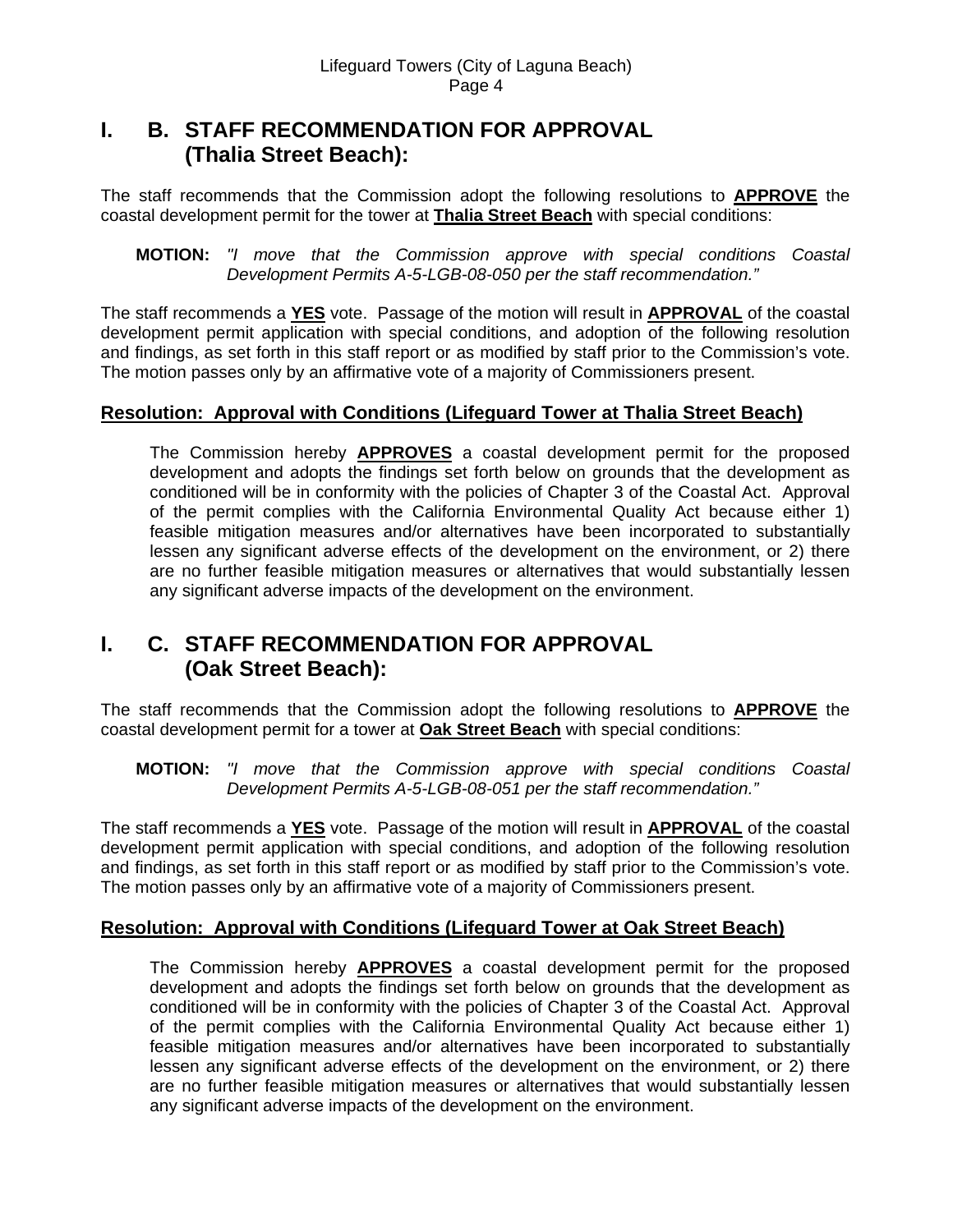# **I. D. STAFF RECOMMENDATION FOR DENIAL (Picnic Beach):**

Staff recommends that the Commission **DENY** the coastal development permit application for a permanent tower at **Picnic Beach** by voting **NO** on the following motion and adopting the following resolution:

#### **MOTION:** *"I move that the Commission approve Coastal Development Permit A-5-LGB-08-047 for the development proposed by the applicants."*

The staff recommends a **NO** vote. Failure of this motion will result in denial of the coastal development permit and adoption of the following resolution and findings as set forth in this staff report or as modified by staff prior to the Commission's vote. The motion passes only by affirmative vote of a majority of the Commissioners present.

# **Resolution: Denial (Permanent Lifeguard Tower at Picnic Beach)**

The Commission hereby **DENIES** a coastal development permit for the proposed development on the grounds that the development will not conform with the policies of Chapter 3 of the Coastal Act. Approval of the permit would not comply with the California Environmental Quality Act because there are feasible mitigation measures or alternatives that would substantially lessen the significant adverse impacts of the development on the environment.

# **I. D. STAFF RECOMMENDATION FOR DENIAL (Bird Rock Beach):**

Staff recommends that the Commission **DENY** the coastal development permit application for a permanent tower at **Bird Rock Beach** by voting **NO** on the following motion and adopting the following resolution:

#### **MOTION:** *"I move that the Commission approve Coastal Development Permit A-5-LGB-08-048 for the development proposed by the applicants."*

The staff recommends a **NO** vote. Failure of this motion will result in denial of the coastal development permit and adoption of the following resolution and findings as set forth in this staff report or as modified by staff prior to the Commission's vote. The motion passes only by affirmative vote of a majority of the Commissioners present.

# **Resolution: Denial (Permanent Lifeguard Tower at Bird Rock Beach)**

The Commission hereby **DENIES** a coastal development permit for the proposed development on the grounds that the development will not conform with the policies of Chapter 3 of the Coastal Act. Approval of the permit would not comply with the California Environmental Quality Act because there are feasible mitigation measures or alternatives that would substantially lessen the significant adverse impacts of the development on the environment.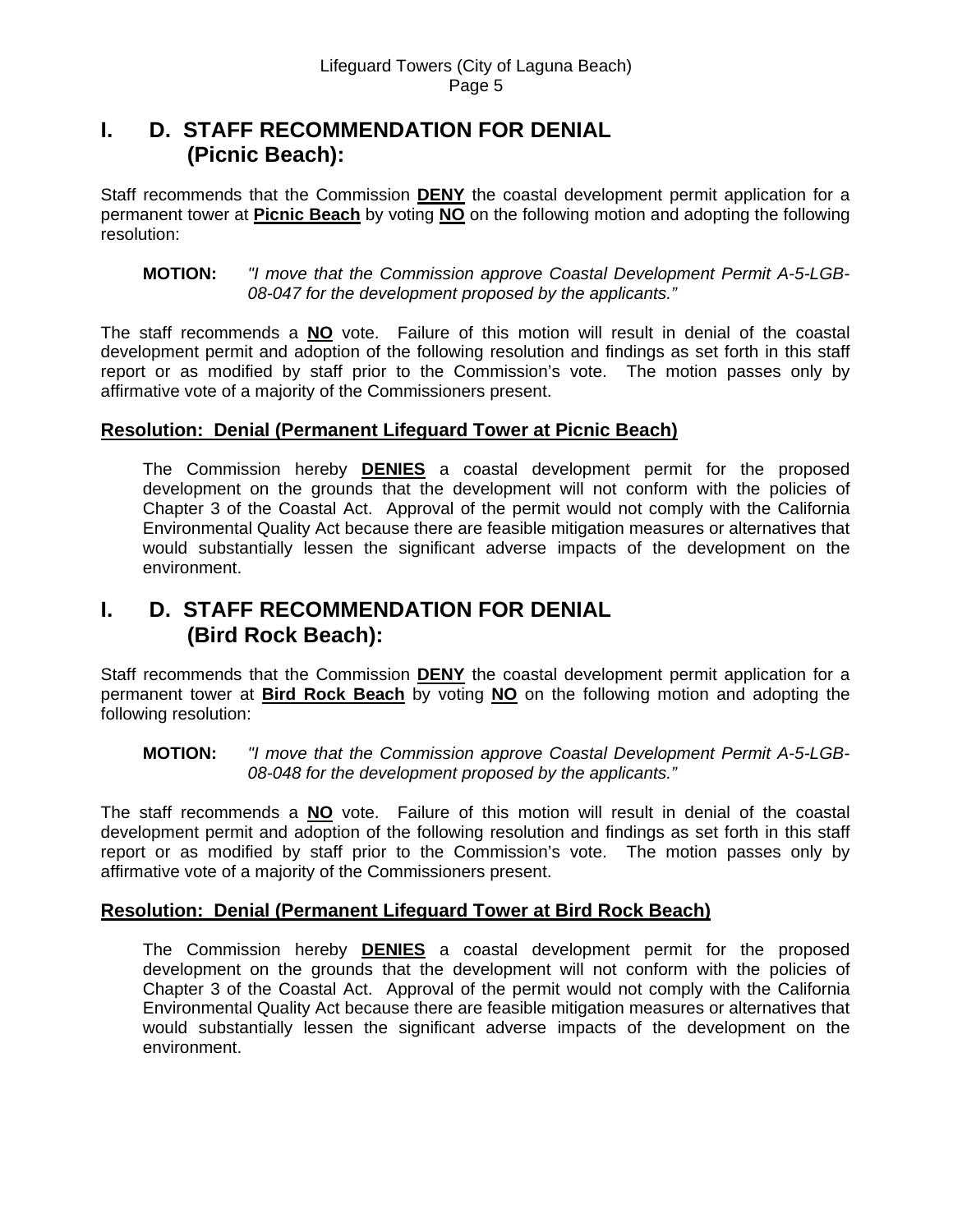# **II. STANDARD CONDITIONS (for permits A-5-LGB-08-049, A-5-LGB-08-050, and A-5-LGB-08-51)**

- 1. Notice of Receipt and Acknowledgment. The permit is not valid and development shall not commence until a copy of the permit, signed by the permittee or authorized agent, acknowledging receipt of the permit and acceptance of the terms and conditions, is returned to the Commission office.
- 2. Expiration. If development has not commenced, the permit will expire two years from the date this permit is reported to the Commission. Development shall be pursued in a diligent manner and completed in a reasonable period of time. Application for extension of the permit must be made prior to the expiration date.
- 3. Interpretation. Any questions of intent or interpretation of any condition will be resolved by the Executive Director or the Commission.
- 4. Assignment. The permit may be assigned to any qualified person, provided assignee files with the Commission an affidavit accepting all terms and conditions of the permit.
- 5. Terms and Conditions Run with the Land. These terms and conditions shall be perpetual, and it is the intention of the Commission and the permittee to bind all future owners and possessors of the subject property to the terms and conditions.

# **III. SPECIAL CONDITIONS (for permits A-5-LGB-08-049, A-5-LGB-08-050, and A-5-LGB-08-51)**

# **1. Assumption of Risk, Waiver of Liability and Indemnity**

By acceptance of this permit, the applicant acknowledges and agrees (i) that the site may be subject to hazards from bluff and slope instability, erosion, landslides and wave uprush; (ii) to assume the risks to the applicant and the property that is the subject of this permit of injury and damage from such hazards in connection with this permitted development; (iii) to unconditionally waive any claim of damage or liability against the Commission, its officers, agents, and employees for injury or damage from such hazards; and (iv) to indemnify and hold harmless the Commission, its officers, agents, and employees with respect to the Commission's approval of the project against any and all liability, claims, demands, damages, costs (including costs and fees incurred in defense of such claims), expenses, and amounts paid in settlement arising from any injury or damage due to such hazards.

# **2. No Future Blufftop or Shoreline Protective Devices**

- A. By acceptance of this Permit, the applicant agrees, on behalf of itself and all other successors and assigns, that no bluff protective device(s) or shoreline protective device(s) shall ever be constructed to protect the development approved pursuant to Coastal Development Permit #'s A-5-LGB-08-049, A-5-LGB-08-050, and A-5-LGB-08-051 including, but not limited to, the lifeguard towers, their foundations, and any future improvements, in the event that the development is threatened with damage or destruction from bluff and slope instability, erosion, landslides, wave uprush, storm conditions or other natural hazards in the future. By acceptance of this permit, the applicant hereby waives, on behalf of itself and all successors and assigns, any rights to construct such devices that may exist under Public Resources Code Section 30235.
- B. By acceptance of this Permit, the applicant further agrees, on behalf of itself and all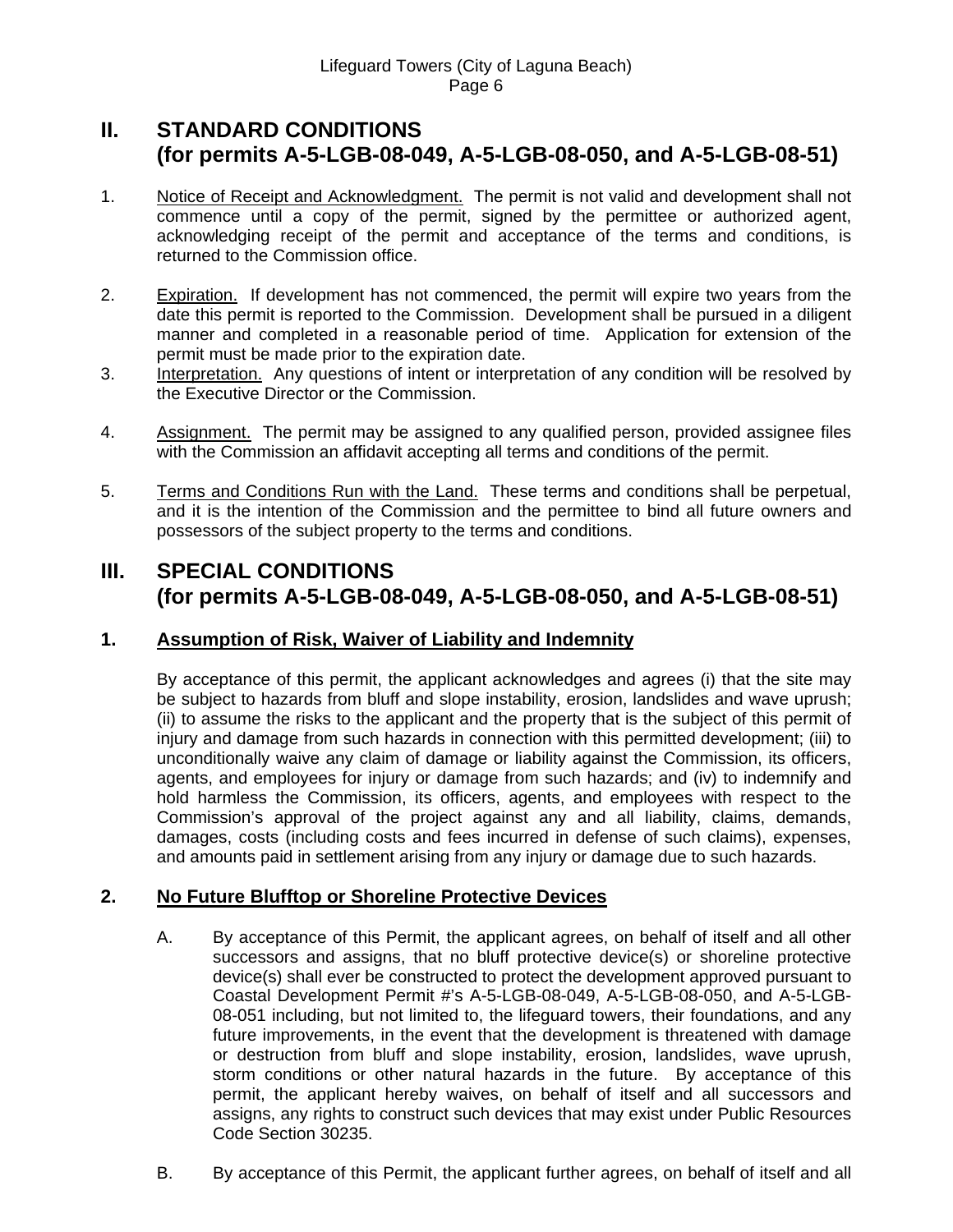successors and assigns, that the landowner shall remove the development authorized by this permit, including the lifeguard towers and foundations, if any government agency has ordered that the structure(s) is/are not to be utilized due to any of the hazards identified above. Such removal shall require a coastal development permit.

## **3. Future Development**

This permit is only for the development described in Coastal Development Permit #'s A-5- LGB-08-049, A-5-LGB-08-050, and A-5-LGB-08-051. Pursuant to Title 14 California Code of Regulations section 13253(b)(6), the exemptions otherwise provided in Public Resources Code section 30610 (b) shall not apply to the development governed by the Coastal Development Permit #'s A-5-LGB-08-049, A-5-LGB-08-050, and A-5-LGB-08-051. Accordingly, any future improvements to the structures authorized by these permits, including but not limited to repair and maintenance identified as requiring a permit in Public Resources section 30610(d) and Title 14 California Code of Regulations sections 13252(a)- (b), shall require an amendment to Permit #'s A-5-LGB-08-049, A-5-LGB-08-050, and A-5- LGB-08-051 from the Commission unless the Executive Director determines that no amendment or new permit is legally required.

## **4. Conformance with Geotechnical Recommendations**

- A. All final design and construction plans, including foundations, grading and drainage plans, shall be consistent with all recommendations contained in the following geologic engineering investigation: Discussion of Geology, Oceanographic Design Parameters, and Permit Information for Several Permanent Towers at Various Beaches, City of Laguna Beach, Orange County, California, prepared by GeoSoils Inc., dated September 27, 2007.
- B. **PRIOR TO ISSUANCE OF THE COASTAL DEVELOPMENT PERMIT**, the applicant shall submit, for the Executive Director's review and approval, evidence that an appropriately licensed professional has reviewed and approved all final design and construction plans and certified that each of those final plans is consistent with all the recommendations specified in the above-referenced geologic engineering report.
- C. The permittee shall undertake development in accordance with the approved final plans. Any proposed changes to the approved final plans shall be reported to the Executive Director. No changes to the approved final plans shall occur without a Commission amendment unless the Executive Director determines that no amendment is legally required.

#### **5. Storage of Construction Materials, Mechanized Equipment and Removal of Construction Debris**

The permittee shall comply with the following construction-related requirements:

- (a) No construction materials, debris, or waste shall be placed or stored where it may be subject to wave erosion and dispersion;
- (b) Any and all debris resulting from construction activities shall be removed from the project site within 24 hours of completion of construction;
- (c) Best Management Practices (BMPs) designed to prevent spillage and/or runoff of construction related materials, sediment or contaminants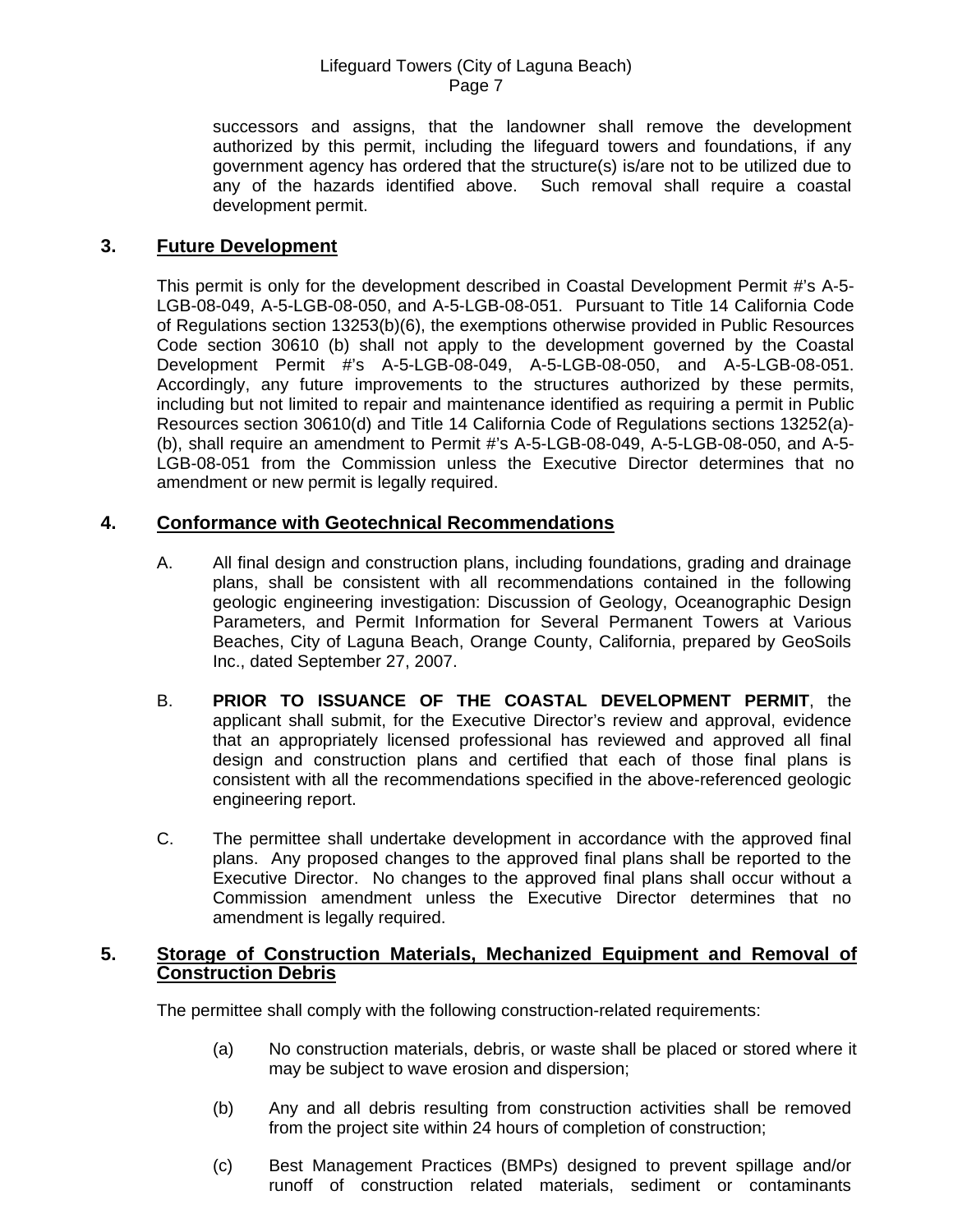associated with construction activity, shall be implemented prior to the on-set of such activity. Selected BMPs shall be maintained in a functional condition throughout the duration of the project.

(d) Construction debris and sediment shall be removed from construction areas each day that construction occurs to prevent the accumulation of sediment and other debris which may be discharged into coastal waters. Debris shall be disposed at a debris disposal site outside the coastal zone.

## **6. Compliance with the City of Laguna Beach Conditions of Approval**

All conditions of approval of City of Laguna Beach Coastal Development Permit No.'s 07- 74, 07-75 and 07-76 for the proposed development, as shown in Exhibit 14 are hereby incorporated as special conditions of the subject permits unless specifically modified by any special conditions set forth herein.

# **IV. FINDINGS AND DECLARATIONS**

The Commission hereby finds and declares:

## **A. Project Description and Locations**

The projects approved by the City would replace five temporary/seasonal lifeguard chairs with five new permanent lifeguard towers on five beaches throughout Laguna Beach (Exhibit 2). The existing temporary lifeguard lookouts are comprised of a chair, elevated on a simple frame. There is no enclosure or roof of any type (Exhibit 5). The proposed larger, permanent towers would be located in generally the same location where the smaller, temporary elevated chairs are placed each season. The new towers are fully enclosable, solid fiberglass structures with windows, a roof and attached deck with railings and a ladder to gain access to and from the elevated structure. The structures would be approximately 14'9" tall, measuring approximately 9'9" from the top of the structure to the deck and approximately 5' from the deck to the sand, with a shelter footprint of 6' x 8' (Exhibit 4). Each of the new towers would be supported by a single 36 inch concrete caisson, which would be embedded through the sandy beach into bedrock.

According to their submittal, the City of Laguna Beach staffs 28 separate lifeguard chair/tower locations within the City's coastal zone. Of these 28 locations, 9 are staffed for periodic off-season "skeleton" coverage, while for the majority of the off-season, non summer months, only 2 are staffed with lifeguards. During the off-season the temporary elevated lifeguard chairs currently used by the City are removed and stored at an upland facility. The City plans to eventually replace all of the elevated chairs with permanent towers. The subject sites for this application include five beaches in Laguna Beach.

The specific beaches selected for permanent replacement towers by the City include the following:

**Picnic Beach** (Myrtle Street): This beach is a smaller cove approximately 700 feet long, located just north of Main Beach (the central, largest and most frequently visited beach located in the City of Laguna Beach). Heisler Park is located on the blufftop directly above this cove. Picnic Beach itself is backed by steep, undeveloped, natural bluff formations. A paved ramp provides access to the beach from Heisler Park above (Exhibit 6).

**Bird Rock Beach**: This beach is located at the northern terminus of Main Beach, directly north of the City's lifeguard headquarters in Main Beach Park. The beach is predominantly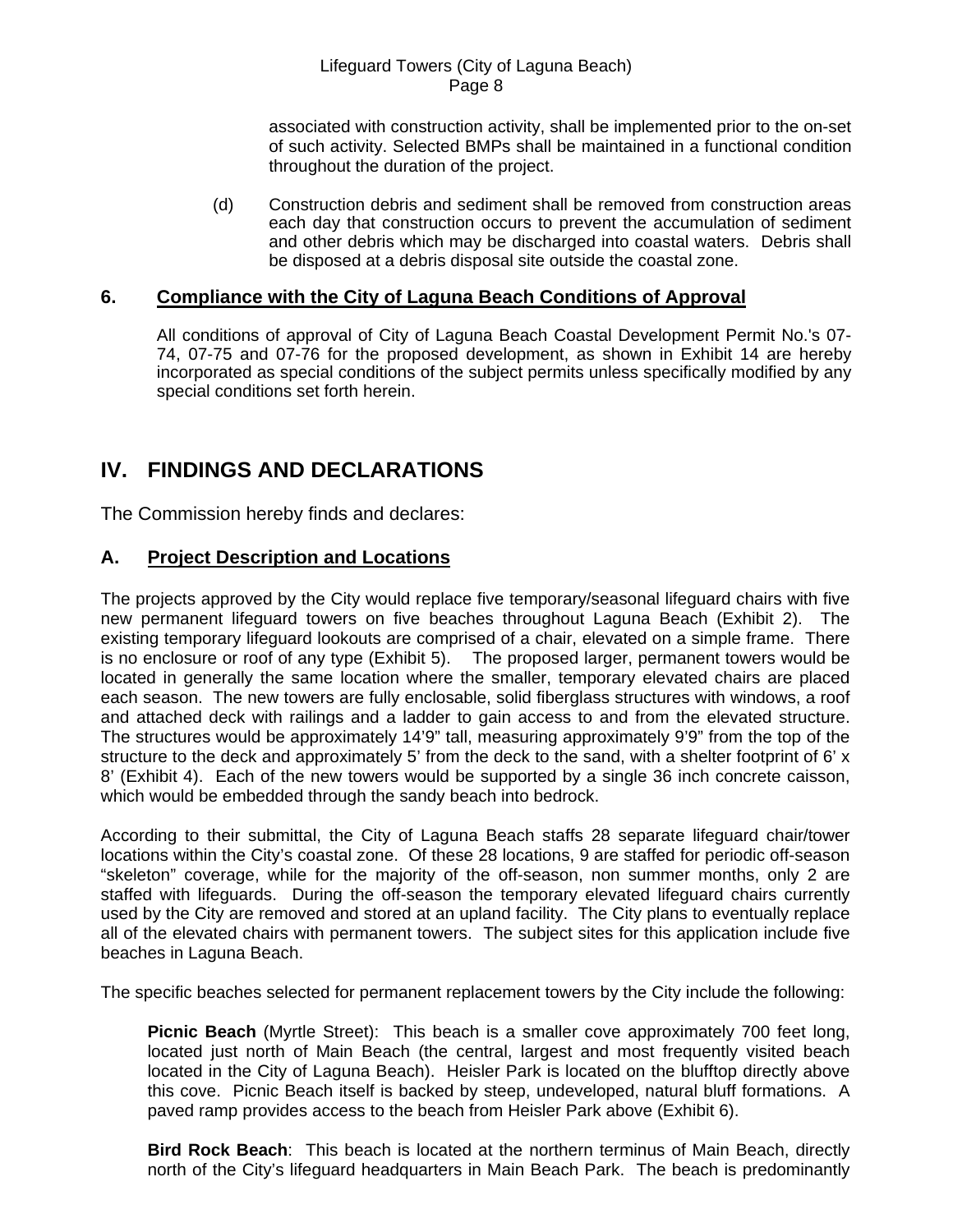sandy with a large rock outcropping and reef area along its northern border that extends offshore to Bird Rock. The beach is backed by steep, undeveloped, natural bluff formations; a rock revetment exists along the tow of the bluff in the northern portion of the beach (Exhibit 7).

**Sleepy Hollow Beach**: This beach is located approximately ½ mile south of Main Beach, and is accessed by a public stairway that extends down the bluff just south of the Legion Street signal on PCH. The beach is much narrower at this location compared to Main Beach to the north. The bluff face behind and adjacent to the access stairways at this location is developed with single and multi family residences and private access ways. Several of the residences extend to the beach sand (Exhibit 8).

**Thaila Street Beach**: This beach is located at the seaward terminus of Thaila Street and is accessed by a public stairway that extends down the bluff approximately 1,000 feet south of the Sleepy Hollow Beach stairway. This beach has a narrow profile similar to Sleepy Hollow Beach and a similar pattern of bluff face development including single family residences, private access ways and other accessory developments located along the bluff face that extend to the beach sand (Exhibit 9).

**Oak Street Beach**: This beach is located at the seaward terminus of Oak Street and is accessed by a public stairway that extends down the bluff approximately 500 feet south of the Thalia Beach stairway. This beach has a narrow profile similar to the described beaches located immediately north and a similar pattern of bluff face development including single family residences, private access ways and other accessory developments located along the bluff face that extend to the beach sand (Exhibit 10).

The City submitted an alternative project analysis that described the reasons why the proposed permanent tower option was selected and compared it to other options available. The City argues that the elevated chairs currently employed by the City provide no protection from the elements (specifically sun and wind) for the lifeguard staffing the towers, and that the elevated chairs as designed do not comply with CAL-OSHA and City safety requirements. Additionally the City contends that the elevated chairs need to be constantly readjusted due to shifting sand conditions at the subject sites. In the alternative project analysis report, the City describes that other temporary structure alternatives were investigated such as the temporary towers on skids that are used by other coastal municipalities in the region. These larger structures were deemed (by the City) inappropriate for the narrow beaches within Laguna Beach because access to many of the beaches in question are only available via steep, narrow public stairways that descend the bluffs. The permanent tower design selected by the City is of a smaller profile than other permanent towers constructed on beaches with similar constraints in San Diego County<sup>[1](#page-8-0)</sup> (Exhibit 12).

Due to ambulatory changes to the high tide line, the locations of the proposed permanent towers on the narrow beaches of Laguna Beach may place them partially or entirely within the original jurisdiction of the Commission<sup>[2](#page-8-1)</sup>. This fact is further corroborated by the applicant's wave runup analysis which describes that the proposed towers would be subject to periodic wave uprush throughout the year.

Section 30601.3 authorizes the Commission to process a consolidated coastal development permit application when requested by the local government and the applicant and approved by the Executive Director for projects that would otherwise require coastal development permits from both

l

<span id="page-8-0"></span><sup>1</sup> Commission staff have been unable to identify a coastal development permit for these towers in San Diego County.

<span id="page-8-1"></span><sup>2</sup> For any future lifeguard towers the City should consult with Commission staff as to whether the Commission should process a coastal development permit for the proposed structure(s) or whether the structure(s) is/are within the City's LCP jurisdiction and such permits should be processed by the City itself.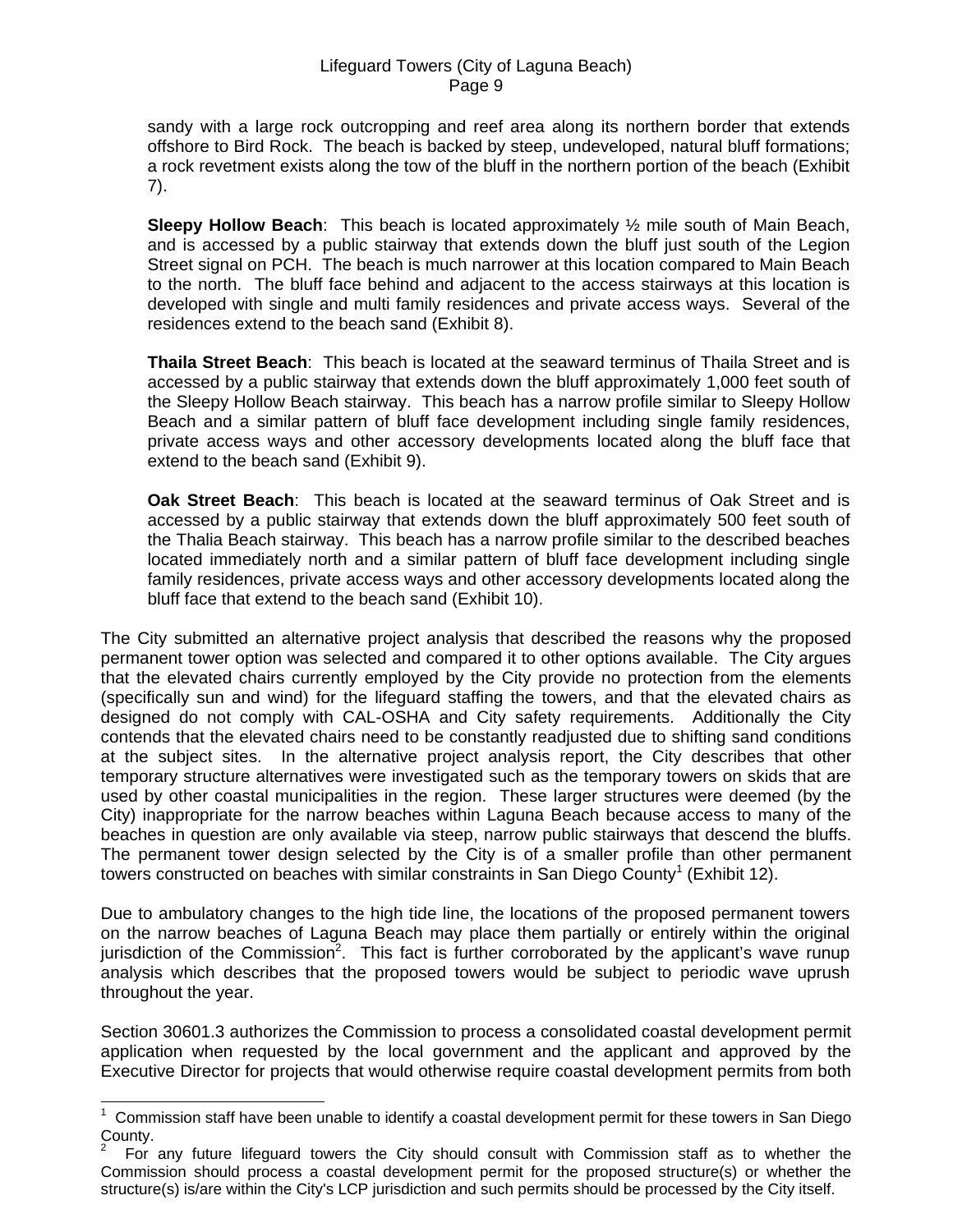the Commission and from a local government with a certified LCP. The policies of Chapter 3 of the Coastal Act provide the legal standard of review for a consolidated coastal development permit application submitted pursuant to Section 30601.3, with the local government's certified LCP used as guidance.

The City, which is also the permit applicant, has requested the Commission to handle the appeals as consolidated permit applications in order to assure that the entirety of the proposed developments receives all necessary Coastal Act review and approvals. Handling the appeals as consolidated permit applications will not impair public participation.

## **B. Visual Resources**

Section 30251 of the Coastal Act states, in part:

*The scenic and visual qualities of coastal areas shall be considered and protected as a resource of public importance. Permitted development shall be sited and designed to protect views to and along the ocean and scenic coastal areas, to minimize the alteration of natural landforms, to be visually compatible with the character of surrounding areas,…* 

City of Laguna Beach certified LCP policies (included for guidance):

*Open Space/Conservation Element Policy 1E: Prohibit the construction of buildings and other man-made structures on the sandy portion of the beach unless necessary for public health and safety.* 

*Open Space/Conservation Element Policy 7A: Preserve to the maximum extent feasible the quality of public views from the hillsides and along the City's shoreline.* 

Land Use Element Policy 12-B Require building design which is compatible to and  *integrated with natural topographic features and preserve public views on the ocean and horizon by maintaining the low profile character of structures seaward of Pacific Coast Highway.* 

*Land Use Element Policy 12-G Future land use planning shall be compatible with the goal of providing visual access. As a consequence, all new and ancillary facilities shall be located to protect the public viewshed. Where this is not feasible, new development shall be sited to maximize views from public location (i.e. roads, bluff top trails, visitor-serving facilities, etc.).* 

The coastline of Laguna Beach is unique compared to the other beaches stretching to the north and south in the Orange County region. While most coastal cities in Orange County can be described by long, wide, sandy beaches fronted by high levels of development, the City of Laguna Beach's coastline is characterized by prominent headlands, pocket beaches and small coves backed by steep wave-cut cliffs and coastal bluffs. Adding to the visual character of the area's physical setting is the limited amount of development that encroaches onto the shoreline specifically surrounding some of the smaller coves and more rugged sections of coastline.

The visual resources located within the City significantly contribute to its value to the beach visiting public. While some of the longer stretches of beach with shallower bluffs have significant levels of development extending down the bluff face often to the sand, many areas of relatively pristine rocky beaches and coves backed by undeveloped bluff faces are still available in their natural condition for the public.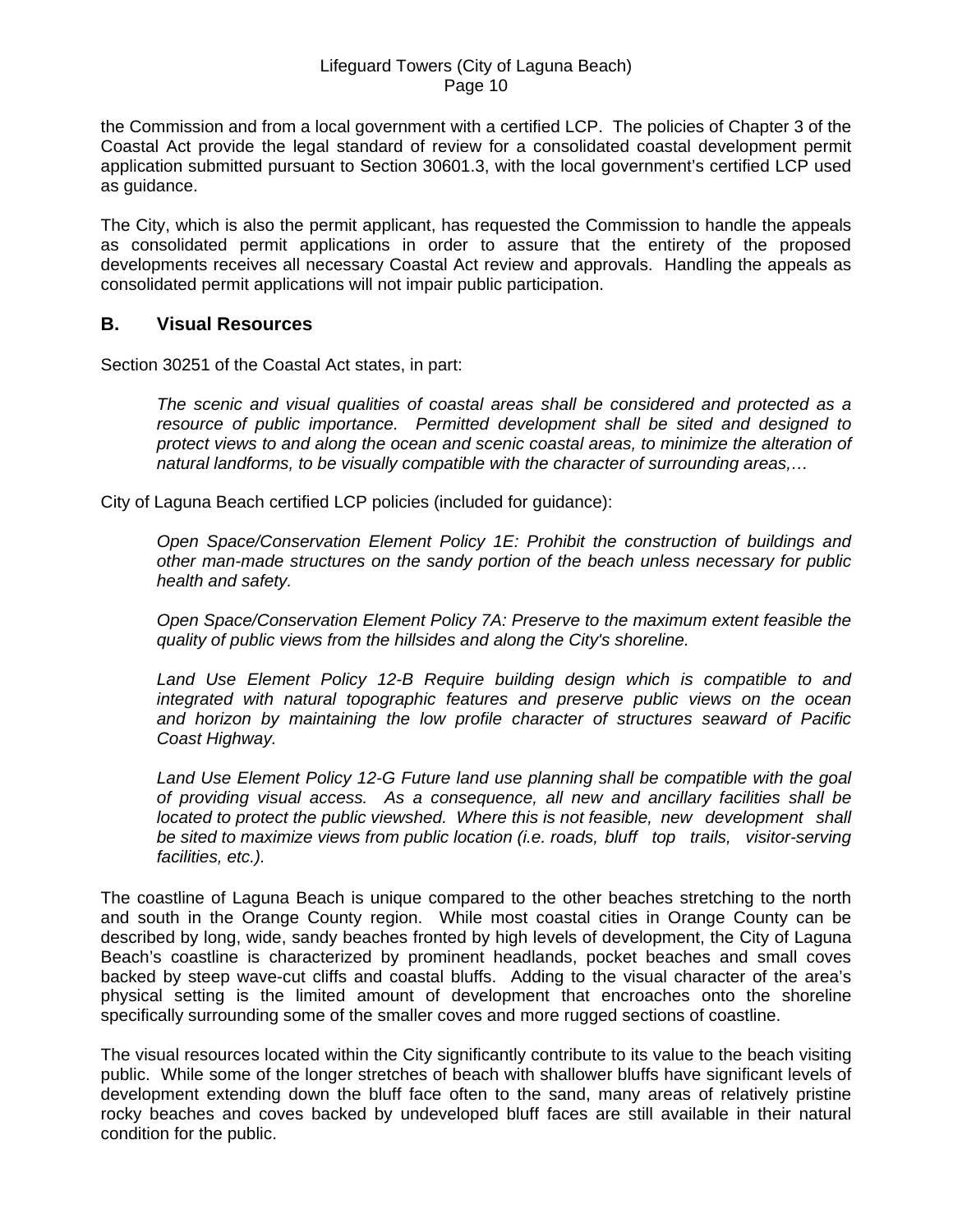Section 30251 of the Coastal Act protects the scenic qualities of the coast as important public resources. New development that degrades or is not compatible with existing conditions should not be permitted. The temporary lifeguard chairs employed historically by the City of Laguna Beach have an unobtrusive profile compared to the proposed permanent towers and therefore this new proposed development must be evaluated to ensure consistency with the Coastal Act. The temporary chairs used by the City currently are only present during the summer season, and their small scale does not significantly detract from the surrounding coastal scenic resources especially present on the City's undeveloped and smaller coves. Under current operations the temporary chairs are removed from City beaches during the off-season leaving unobstructed coastal views for beach visitors.

The steep bluffs and cliffs that surround Laguna Beach's coastline, while visually spectacular, also present challenges for the Marine Safety Department regarding public safety. Many City beaches are only accessible via narrow public stairways and experience increased levels of wave inundation due to their narrow profiles (see Public Access and Recreation Section below). These conditions make traditional temporary tower alternatives utilized by other Orange County coastal municipalities unavailable for Laguna Beach. The large wood or fiberglass towers on movable sleds that are prevalent on other regional beaches are too large and bulky to deploy on many of the beaches in Laguna Beach that have limited access. The City argues that because of this, permanent towers are the only feasible alternative that can provide the level of public safety required by the Marine Safety Department standards.

The highly variable and scenic coastline of Laguna Beach also makes evaluating the subject beaches together as a whole difficult, as it may produce an inaccurate and too generic level of review for the scenic resources that may be present at each individual beach. Therefore to describe the scenic character present at each subject beach an individual review is warranted describing the visual resources present at each subject beach and the impact that the proposed permanent tower may create.

Picnic Beach is the northernmost beach of the five proposed permanent towers and is located in a smaller cove approximately 700 feet in length. The cove is surrounded by steep, undeveloped coastal bluffs, and Heisler Park is located on the bluff top above (Exhibit 6). Native and non native vegetation comprise the flora communities present on the bluff. Of the five proposed tower locations, this beach represents the most natural and undisturbed setting, and presents a significant scenic value for beach users. Because of the visual resources present and the undeveloped character of the beach the proposed permanent lifeguard tower at this location would be out of character with the surrounding environment and would create a significant impact to the visual and scenic resources currently present. This cove is presently staffed during summer months by a temporary elevated chair that is removed during the off-season. The access to this cove via a paved ramp makes temporary alternatives more viable at this location with the advantage that any visual distraction created by the necessary lifeguard chair/tower is temporary and less visually obtrusive than the permanent towers proposed by the City.

Bird Rock Beach is characterized as a wider sandy beach backed by a steep coastal bluff with no existing bluff face development other than a rock revetment located along the toe of the bluff at the northern terminus of the beach. A rocky reef extends offshore to Bird Rock along the northern limits of the cove, and Main Beach is located directly south of the location (Exhibit 7). Native and non native vegetation comprise the flora communities present on the bluff. Heisler Park is located on the coastal blufftop above. Access to the beach is gained by walking directly north from Main Beach. Because of the visual resources present and the undeveloped character of the beach the proposed permanent lifeguard tower at this location would be out of character with the surrounding environment and would create a significant impact to the visual and scenic resources currently present. This cove is presently staffed during summer months by a temporary tower similar to the towers proposed by the City, but instead is mounted on a movable sled that is removed during the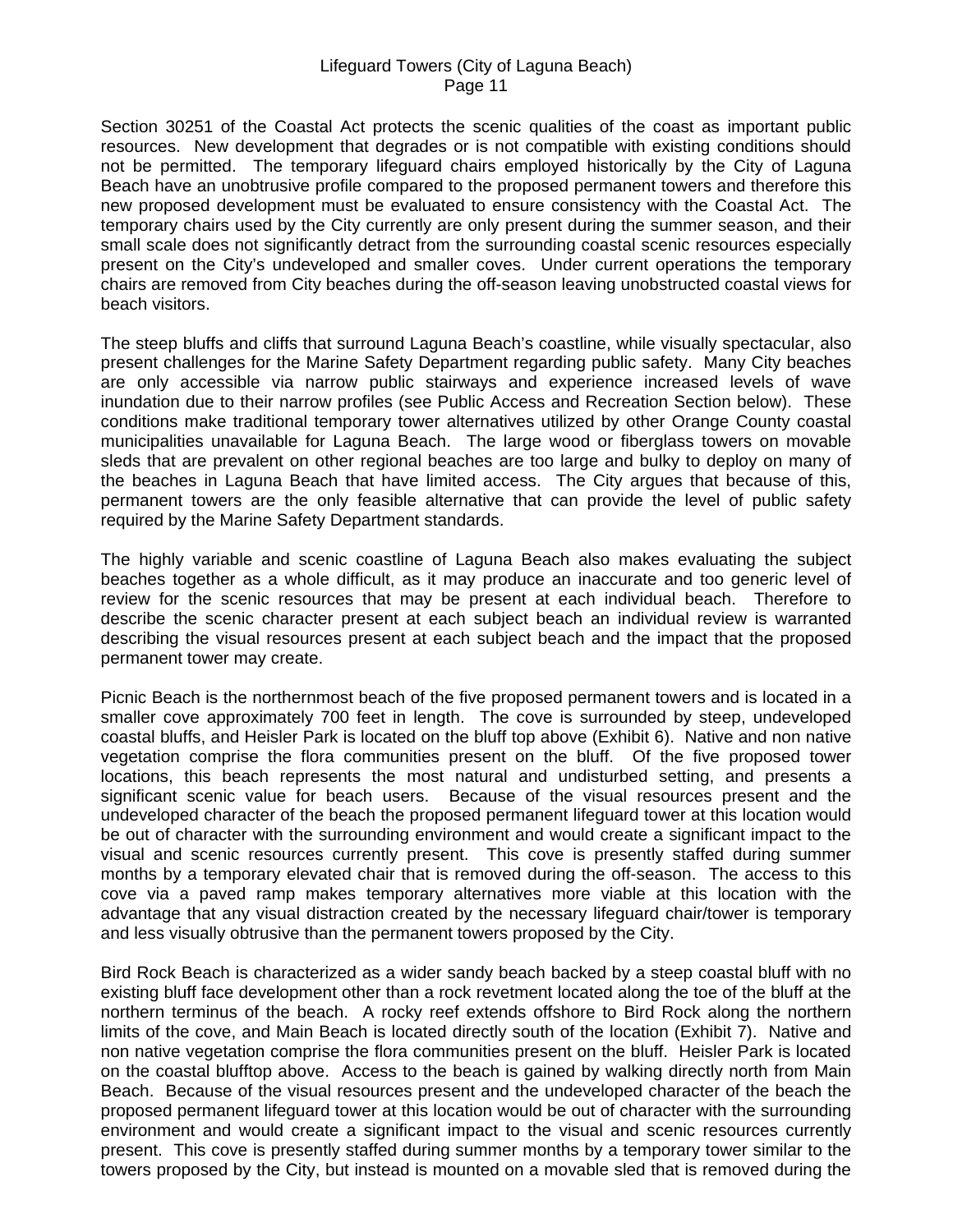off-season. The access to this cove via the wide sandy beach at Main Beach makes this temporary alternative viable at this location with the advantage that any visual distraction created by the necessary lifeguard tower is temporary and less visually obtrusive than the permanent towers proposed by the City. Since this option has been successfully employed by the City for the past several years no new information has been presented that suggests that this mode of operations cannot be continued at this site.

Sleepy Hollow Beach is located approximately ½ mile south of Main Beach. As the beach extends south from Main Beach it narrows significantly and the bluffs surrounding the beaches take on a more gradual character. This beach is accessed via a public stairway surrounded on both sides by private developments. The bluff at this beach possesses a significantly increased pattern of development when compared to other more natural coves and pocket beaches located in the City. Several large multi-family residential developments and supporting seawalls that extend to the sand are located directly south of the public stairway. Single family residences and associated private access ways occupy the bluff face to the north (Exhibit 8). The scenic resources present at this location include the upcoast and down coast views and of the beach and ocean itself. By siting the proposed permanent tower as landward as possible, and using a neutral color on the structure, the tower would blend in with the existing pattern of development present, and would not obstruct any public coastal views from the bluff above. Also because of limited access options available at this subject beach, and the public safety implications of not providing adequate lifeguard coverage for this area, a small permanent tower as proposed by the City could be considered for this location.

Thaila Street Beach is located at the seaward terminus of Thaila Street and is accessed by a public stairway that extends down the bluff approximately 1,000 feet south of the Sleepy Hollow Beach stairway. This beach has a narrow profile similar to other adjacent beaches. The bluff at this beach possesses a significantly increased pattern of development when compared to other more natural coves and pocket beaches located in the City. Single family residential developments and supporting seawalls that extend to the sand are located directly to the north and south of the public stairway (Exhibit 9). The scenic resources present at this location include the upcoast and down coast views and of the ocean itself. By siting the proposed permanent tower as landward as possible, and using a neutral color on the structure, the tower would blend in with the existing pattern of development present, and would not obstruct any coastal views from the bluff above. Also because of limited access options available at this subject beach, and the public safety implications of not providing adequate lifeguard coverage for this area, a small permanent tower as proposed by the City could be considered for this location.

Oak Street Beach is located at the seaward terminus of Oak Street and is accessed by a public stairway that extends down the bluff approximately 500 feet south of the Thalia Beach stairway. This beach has a narrow profile similar to other adjacent beaches. The bluff at this beach possesses a significantly increased pattern of development when compared to other more natural coves and pocket beaches located in the City. Single family residential developments and supporting seawalls that extend to the sand are located directly to the north and south of the public stairway (Exhibit 10). The scenic resources present at this location include the upcoast and down coast views and of the ocean itself. By siting the proposed permanent tower as landward as possible, and using a neutral color on the structure, the tower would blend in with the existing pattern of development present, and would not obstruct any coastal views from the bluff above. Also because of limited access options available at this subject beach, and the public safety implications of not providing adequate lifeguard coverage for this area, a small permanent tower as proposed by the City could be considered for this location.

However, it should also be noted that if temporary tower options exist that meet the requirements of the Marine Safety Department, that would also be able to be deployed via the limited accessways present at Sleepy Hollow, Thalia Street, and Oak Street beaches, then these options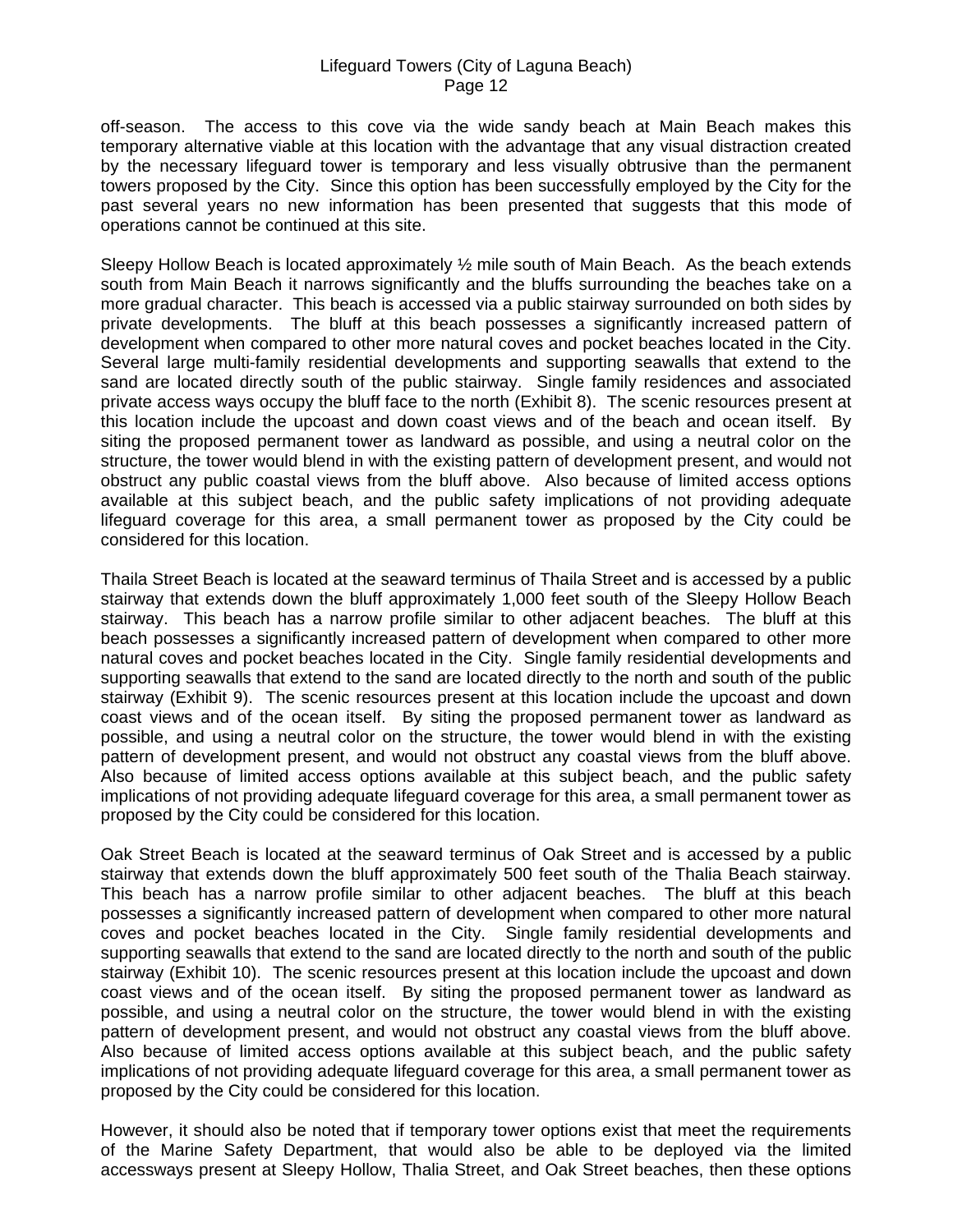should be investigated and applied where warranted in order to further minimize the visual impacts that a lifeguard tower structure would have on the visual resources present. The City should consider use of temporary lifeguard structures on any future sites they are considering, wherever they are feasible (Exhibit 13).

The development at the Sleepy Hollow, Thalia Street, and Oak Street beaches as proposed is designed to be compatible with the character and scale of existing development in the surrounding area. However, the proposed project raises concerns that future development of the project sites potentially may result in a development which is not consistent with the Chapter 3 policies of the Coastal Act. For example, were the City to change the color of the proposed towers to anything other than the proposed neutral (beige) color, such change could adversely impact visual resources. The effects of other types of development also need to be considered. To assure that future development is consistent with the Chapter 3 policies of the Coastal Act, the Commission imposes **Special Condition 3**, which requires either an amendment or an additional coastal development permit from the Commission for any future improvements to the lifeguard towers not authorized by this permit.

The Commission recognizes the necessity of the proposed development for public safety purposes, and in the specific cases of the subject beaches located at Sleepy Hollow Beach, Thalia Street Beach and Oak Street Beach finds that the development as proposed is in character with the surrounding pattern of development at these specific locations. The proposed small scale permanent towers, when sited adjacent to the coastal bluff does not obstruct coastal views from the blufftop above. Therefore, the Commission finds that only as conditioned as described above, can the proposed development at Sleepy Hollow Beach (CDP No. A-5-LGB-08-049), Thalia Street Beach (CDP No. A-5-LGB-08-050) and Oak Street Beach (CDP No. A-5-LGB-08-051) be found consistent with the shoreline protection policies described in Section 30251of the Coastal Act.

Conversely, the conditions found at Picnic Beach and Bird Rock Beach present a situation where other feasible, seasonal alternatives are available that would have a reduced impact on scenic and visual resources in the area. Both beaches are backed by steep undeveloped bluffs and are bounded by rocky promontories that produce a natural and undeveloped character at the subject beaches. Unstaffed permanent towers at these locations would create an unnecessary blight to an otherwise natural setting and therefore, temporary options should be applied. Due to the easier access available at both Picnic and Bird Rock Beaches the deployment and removal of temporary tower structures, as well as the required adjusting or stabilizing of the temporary structures due to sand shift is more feasible and therefore a viable alternative to the proposed permanent towers. Any proposed temporary tower alternatives other than the elevated chairs currently used by the City would also require a Coastal Development Permit from the Commission due to the location of the subject sites within the Commission's area of original jurisdiction as discussed previously.

The Commission recognizes the necessity of the proposed development for public safety purposes, however in the specific cases of the subject beaches located at Picnic Beach (CDP No. A-5-LGB-08-047), and Bird Rock Beach (CDP No. A-5-LGB-08-048) finds that the impacts on the existing natural character and scenic resources currently present have not been reduced to the maximum extent possible because feasible and less damaging alternatives that protect the visual resources present exist. Therefore, the Commission finds that the proposed development at Picnic Beach and Bird Rock Beach is not consistent with the shoreline protection policies described in Section 30251of the Coastal Act and must be denied.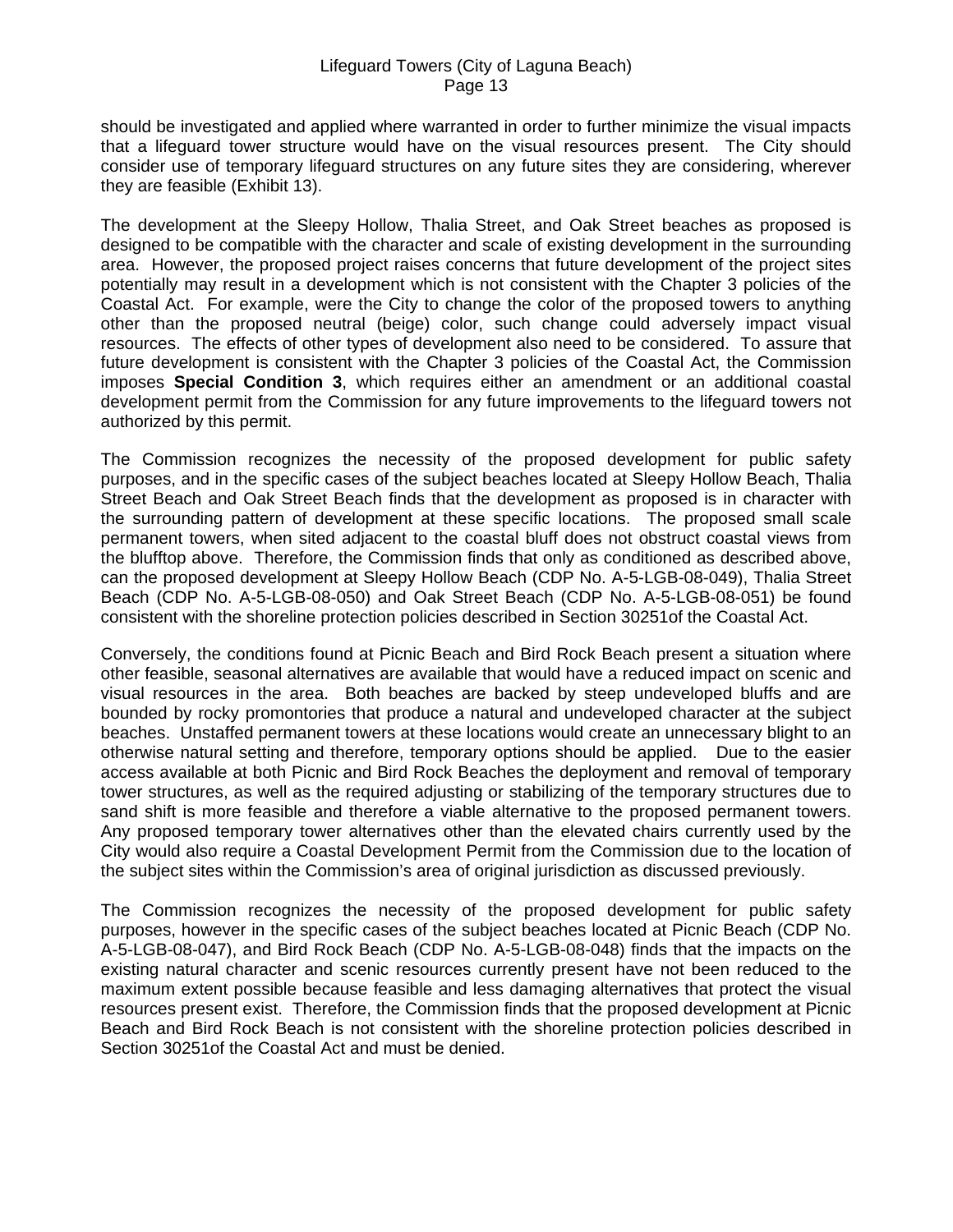## **C. Public Access and Recreation**

Section 30210 of the Coastal Act states:

*In carrying out the requirement of Section 4 of Article X of the California Constitution, maximum access, which shall be conspicuously posted, and recreational opportunities shall be provided for all the people consistent with public safety needs and the need to protect public rights, rights of private property owners, and natural resource areas from overuse.* 

Section 30211 of the Coastal Act states:

*Development shall not interfere with the public's right of access to the sea where acquired through use or legislative authorization, including, but not limited to, the use of dry sand and rocky coastal beaches to the first line of terrestrial vegetation.* 

Section 30213 of the Coastal Act states:

*Lower cost visitor and recreational facilities shall be protected, encouraged, and where feasible, provided. Developments providing public recreational opportunities are preferred.* 

Section 30221 of the Coastal Act states:

*Oceanfront land suitable for recreational use shall be protected for recreational use and development unless present and foreseeable future demand for public or commercial recreational activities that could be accommodated on the property is already adequately provided for in the area.* 

City of Laguna Beach certified LCP policies (included for guidance):

*Open Space/Conservation Element Policy 3A: Retain and improve existing public beach accessways in the City, and protect and enhance the public rights to use the dry sand beaches of the City.* 

The proposed permanent lifeguard towers represent potential conflicts with the public access and recreation policies of the Coastal Act. Because of their location on the public beach, the proposed project raises concerns relating to the public's ability to use the sandy beach for recreational purposes. Typically, the use of sandy beach areas for structures or other improvements is not considered appropriate because of the importance of preserving beach area for access and recreational uses. In addition, constructing structures on the beach increases the possibility that shoreline protection will eventually be sought for the structures, which could further infringe on access and recreation opportunities (addressed previously in the Hazards Section). While the Commission certainly recognizes the important function of a lifeguard tower for the beach-going public, the structures must be designed to reduce impacts on public access.

The subject beaches in which the proposed structures would be located are narrow particularly during the winter when beach sands move offshore and also during extreme high tide events. These structures would be placed within the narrow band of drier sandy beach, which the public uses for lateral access along the shoreline. During the summer months temporary elevated chairs or towers mounted on portable sleds currently occupy these locations and produce similar impacts to lateral access as those that would be imposed by the proposed permanent towers. However, during the off-season these new permanent towers would create an impediment to public lateral access along the shoreline that is currently not present because the existing elevated chairs are removed, while the proposed towers would remain in place.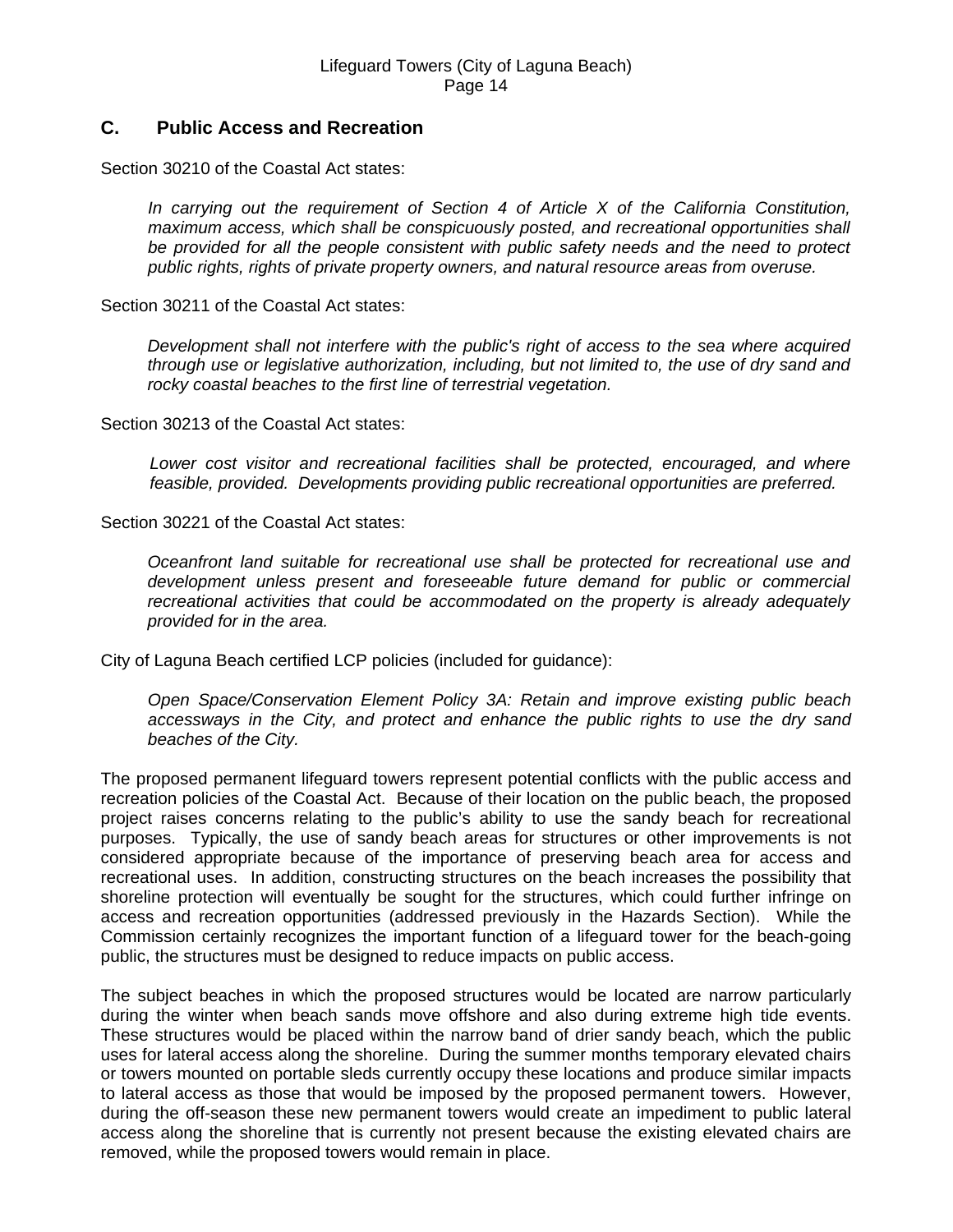The tower design selected by the Marine Safety Department of Laguna Beach for the proposed project represents a smaller alternative than other permanent towers located on select beaches in Southern California (Exhibit 12). The proposed towers have a 6' x 8' structure footprint and a structure height of 9' 9" that would be placed on a caisson and elevated approximately 5' above the sand. The City proposes to site the lifeguard towers as far landward as possible, directly adjacent to the coastal bluffs that front the subject beaches. Even sited in this landward location there may be times throughout the year when increased storm surge, high seasonal tides, or sand loss create a situation where the permanent towers lie directly in the only path to lateral access available for the public along the beach. During these limited events the towers may be an impediment to access but would not completely prohibit public access along the beach. During periods that the towers would be subject to wave uprush, the entire beach itself would be flooded creating a greater hindrance to public access than the proposed towers themselves.

Several of the subject beaches are accessed via steep, narrow public stairways down the bluff face making the deployment of temporary towers difficult. This condition is relevant to the proposed permanent tower locations at Sleepy Hollow Beach, Thalia Street Beach and Oak Street Beach. Presently the Marine Safety Department delivers the temporary elevated chairs utilized at the locations via a truck that is able to access these sites only during periods of ideal low tides coupled with small surf events by driving along the wet sand; however the majority of the time the chairs are hauled down the narrow stairs for deployment because conditions don't allow deployment any other way (Exhibits 8, 9 and 10). As mentioned in the Hazards Section below these narrow beaches are subject to shifting sand conditions caused by shoreline processes making the current temporary chairs often unstable and in need of frequent adjustment and stabilization, a condition exacerbated by the limited access available. At these specific beaches the small, permanent towers proposed by the City are an appropriate alternative when sited in a location as landward as possible due to the lack of other feasible alternates. However, it should also be noted that if temporary tower options exist that present a greater level of stability and/or ease in adjusting while providing a safe and protective platform for the lifeguard staff to operate from, that would also be able to be deployed via the limited accessways present at the subject beaches, then these options should be investigated and applied where warranted.

The Commission recognizes that lifeguard towers are necessary at highly utilized beaches for public safety purposes, and in the specific cases of the subject beaches located at Sleepy Hollow Beach, Thalia Street Beach and Oak Street Beach finds that there would be no impacts on shoreline sand supply and public access impacts have been reduced to the maximum extent possible through appropriate siting and a minimized design profile. Therefore, the Commission finds that only as conditioned as described above, can the proposed development at Sleepy Hollow Beach (CDP No. A-5-LGB-08-049), Thalia Street Beach (CDP No. A-5-LGB-08-050) and Oak Street Beach (CDP No. A-5-LGB-08-051) be found consistent with the shoreline protection policies described in Sections 30210, 30211, 30213, and 30221 of the Coastal Act.

Conversely, the conditions found at Picnic Beach and Bird Rock Beach present a situation where other feasible and less permanent alternatives are available that would have a reduced impact on public access in the area. Bird Rock Beach is located at the northern terminus of Main Beach, directly adjacent to the City's main lifeguard station. The beach is wider in this location, and due to the short distance to the main station and the easier access available, a lifeguard tower similar to the proposed towers has been deployed at this beach on a sled that is dragged into location with a truck, and during the off-season the tower has been removed and stored at an upland location (Exhibit 11). The City has utilized this deployment option over the last few years, and no new information has been presented which would make it any less feasible to continue this procedure into the future at this location. Picnic Beach has a paved ramp that extends down the bluff to the sand from Heisler Park above (Exhibit 6). The ramp allows for much easier seasonal deployment and removal of temporary tower alternatives than the narrow steep stairways discussed previously, and therefore is not limited to only the option of installing a permanent tower. Due to the easier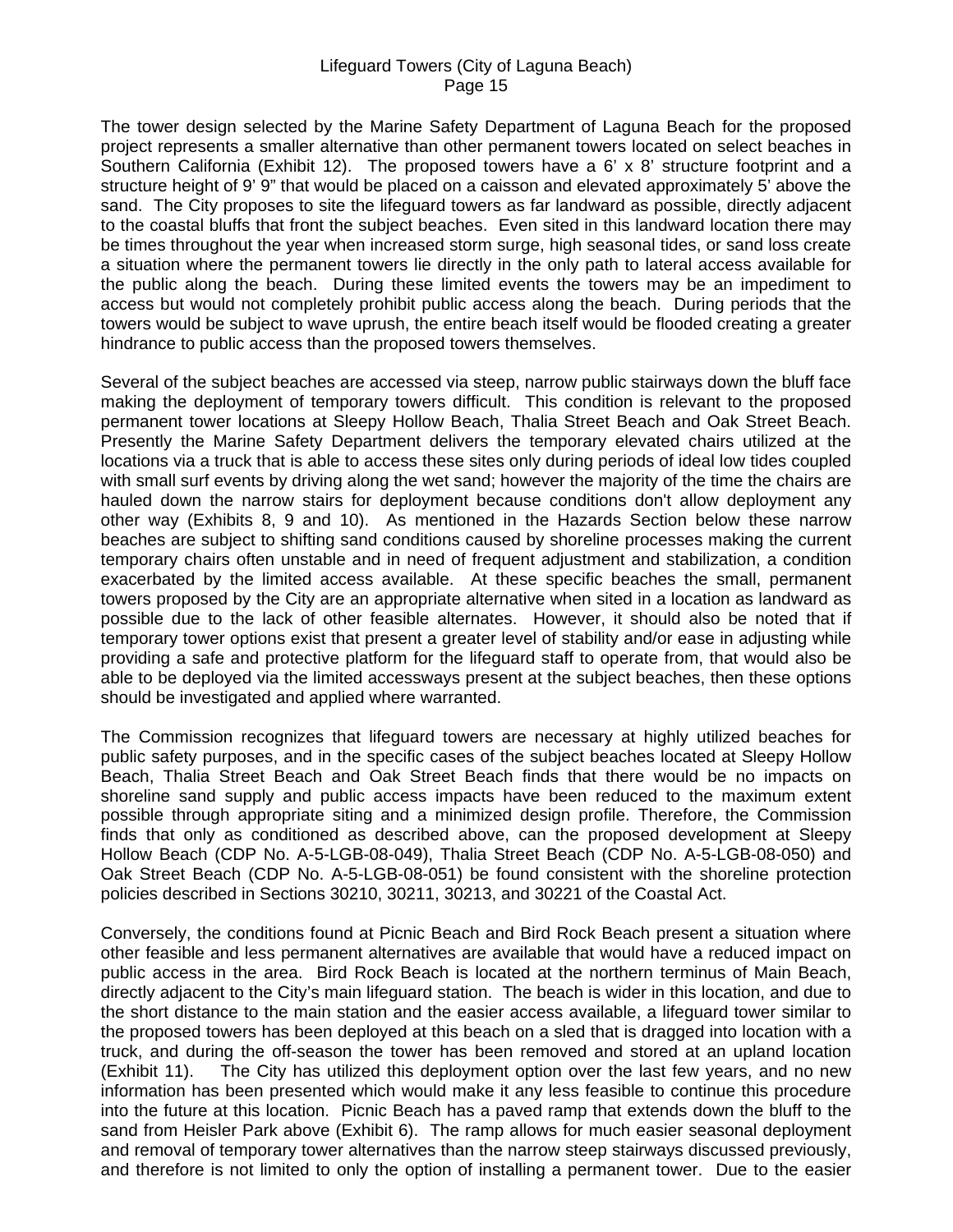access available at both Picnic and Bird Rock Beaches the deployment and removal of temporary tower structures, as well as the required adjusting or stabilizing of the temporary structures due to sand shift is more feasible and therefore a viable alternative to the proposed permanent towers.

The Commission recognizes that lifeguard towers are necessary at highly utilized beaches for public safety purposes, however in the specific cases of the subject beaches located at Picnic Beach (CDP No. A-5-LGB-08-047), and Bird Rock Beach (CDP No. A-5-LGB-08-048) finds that the impacts on public access and recreation have not been reduced to the maximum extent possible because feasible and less damaging alternatives to public access and recreation exist. Therefore, the Commission finds that the proposed development at Picnic Beach and Bird Rock Beach is not consistent with the shoreline protection policies described in Sections 30210, 30211, 30213, and 30221 of the Coastal Act and must be denied.

## **D. Hazards**

Section 30235 of the Coastal Act states:

*Revetments, breakwaters, groins harbor channels, seawalls, cliff retaining walls, and other such construction that alters natural shoreline processes shall be permitted when required to serve coastal-dependent uses or to protect existing structures or public beaches in danger from erosion, and when designed to eliminate or mitigate adverse impacts on local shoreline sand supply.* 

Section 30253 of the Coastal Act states:

*New development shall:* 

- (l) *Minimize risks to life and property in areas of high geologic, flood, and fire hazard.*
- (2) *Assure stability and structural integrity, and neither create nor contribute significantly to erosion, geologic instability, or destruction of the site or surrounding area or in any way require the construction of protective devices that would substantially alter natural landforms along bluffs and cliffs.*

City of Laguna Beach certified LCP policies (included for guidance):

*Open Space/Conservation Element Policy 10A: Require that plan review procedures recognize and avoid geologically unstable area, flood-prone lands, and slopes subject to erosion and slippage.* 

In general, new development cannot be found consistent with the geologic hazards and public recreation policies of the Coastal Act if it would require the construction of shoreline protection devices of any form that would impact public beach access and recreation. Specifically, new development should not require the construction of shoreline protective devices on a public beach.

There are several ways in which any permissible structure on a beach can have an adverse impact on coastal resources. The structure could directly interfere with public access by occupying sandy beach area that would otherwise be available to public use. The structure could also have adverse effects on sand supply by altering natural shoreline processes leading to increased erosion and beach scour.

The City of Laguna Beach is not proposing a seawall or other protective device for the proposed lifeguard towers. Rather the permanent towers would each be mounted on top of a single 36 inch diameter caisson anchored into the existing bedrock below the beach sand. The proposed towers would be located as landward as possible and directly below the steep bluffs that front the subject sites. The wave runup study provided by the City indicates that the proposed sites are subject to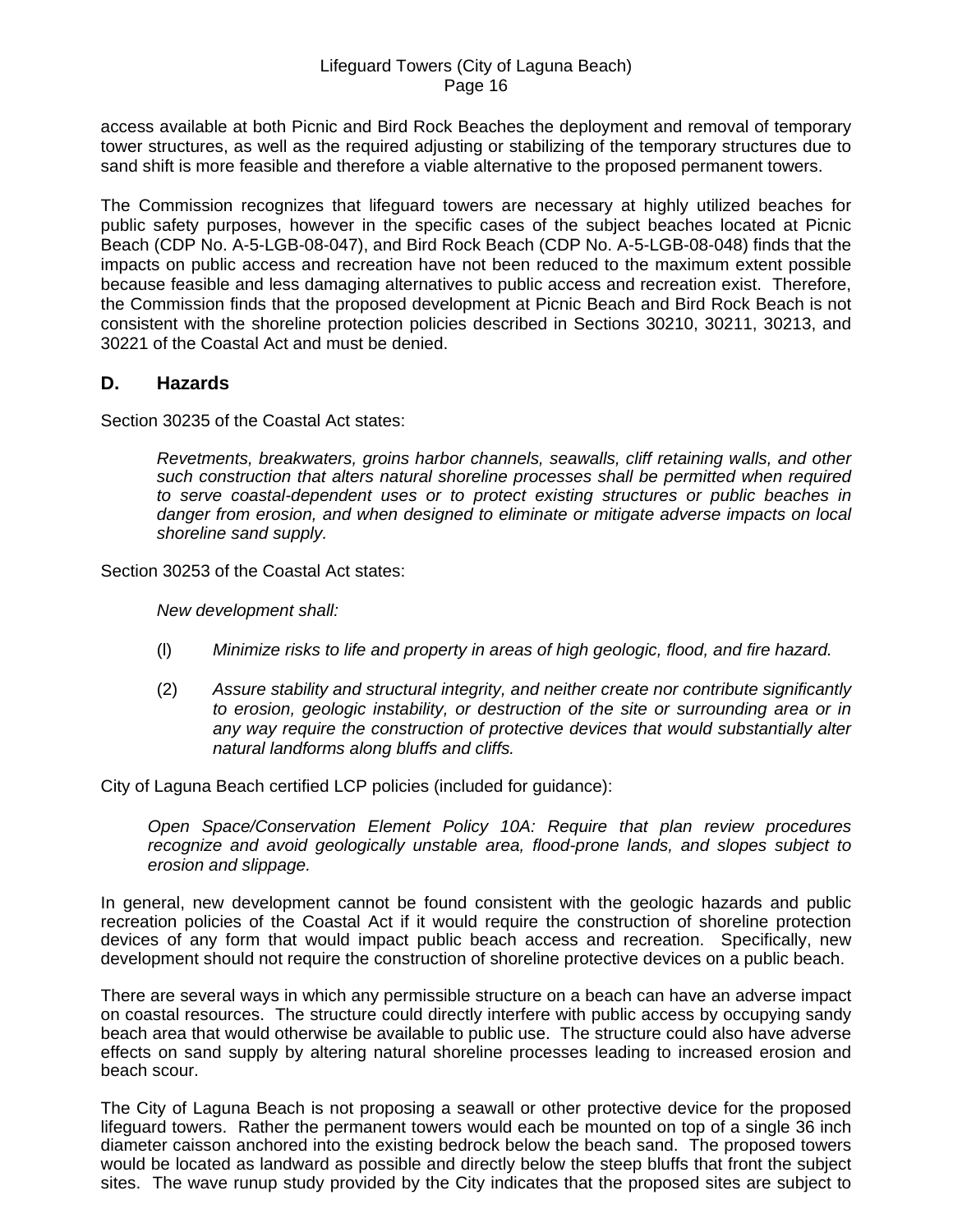periodic wave runup from storm generated waves throughout the year, and recommends that founding the proposed towers on a pile/caisson in bedrock and raising the actual tower structure above potential flood elevations would eliminate the hazards associated with wave runup. The report also concludes that the single caisson support system would be of a small enough profile to allow for natural wave runup flow to occur in the area of the tower and not impact beach erosion processes provided that the tower structure itself is elevated a minimum of 2.5 feet above the beach. The Commission's coastal engineer has reviewed the proposed project and associated geotechnical and wave runup reports and concurs with the conclusions discussed previously.

The referenced geotechnical and wave runup reports indicate that the suggested life of the proposed towers is 25 years. During the lifetime of the structures it is unlikely that changes to the beach conditions due to sea level rise or other unforeseen events would result in changes so drastic as to require shoreline protection in order to maintain the proposed towers. If however beach conditions were to change so significantly to where the stability of the structure would be threatened the structure should be relocated and/or removed. **Special Condition 2** requires the City to waive all rights to construct shoreline protection for any of the proposed towers.

The geotechnical consultant has found that the subject sites are suitable for the proposed development provided the recommendations contained in the geotechnical information prepared by the consultant are implemented in design and construction of the project. In order to assure that risks are minimized, the geotechnical consultant's recommendations should be incorporated into the design of the project. As a condition of approval, **Special Condition 4** requires the applicant to submit plans, including grading and foundation plans, indicating that the recommendations contained in the aforementioned geotechnical report have been incorporated into the design of the proposed project.

Although adherence to the geotechnical consultant's recommendations will minimize the risk of damage from wave runup and erosion, the risk is not eliminated entirely. The site is located on a sandy beach and exposed to the ocean, which is inherently hazardous. Given that the applicant has chosen to implement the project despite potential risks from wave attack, flooding, and erosion the applicant must assume the risks. Therefore, the Commission imposes **Special Condition 1** requiring the applicant to assume the risk of the development. In this way, the applicant is notified that the Commission is not liable for damage as a result of approving the permit for development. The condition also requires the applicant to indemnify the Commission in the event that third parties bring an action against the Commission as a result of the failure of the development to withstand the hazards.

The structures have been sized and located appropriately to maximize effectiveness while minimizing impacts to public access, recreation and shoreline sand supply. As proposed and conditioned the towers would not require or result in additional beach encroachment in the future for shoreline protection. Therefore, the Commission finds that only as conditioned as described above, can the proposed development be found consistent with the shoreline protection policies described in Sections 30235 and 30253 of the Coastal Act.

# **E. Water Quality**

Section 30230 of the Coastal Act states:

*Marine resources shall be maintained, enhanced, and where feasible, restored. Special protection shall be given to areas and species of special biological or economic*  significance. Uses of the marine environment shall be carried out in a manner that will *sustain the biological productivity of coastal waters that will maintain healthy populations of all species of marine organisms adequate for long-term commercial, recreational, scientific, and educational purposes.*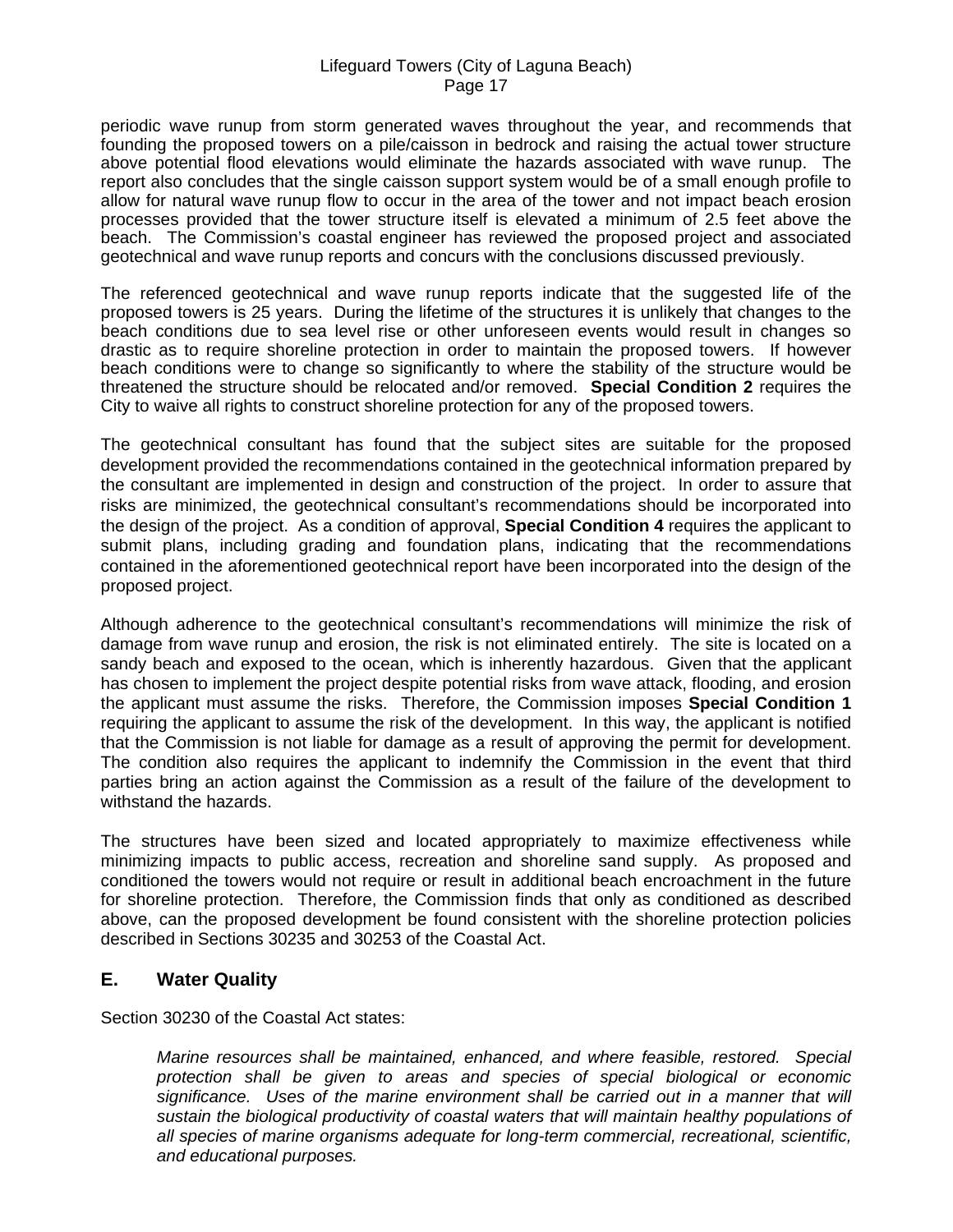Section 30231 of the Coastal Act states:

*The biological productivity and the quality of coastal waters, streams, wetlands, estuaries, and lakes appropriate to maintain optimum populations of marine organisms and for the protection of human health shall be maintained and, where feasible, restored through, among other means, minimizing adverse effects of waste water discharges and entrainment, controlling runoff, preventing depletion of ground water supplies and substantial interference with surface water flow, encouraging waste water reclamation, maintaining natural vegetation buffer areas that protect riparian habitats, and minimizing alteration of natural streams.* 

Sections 30230 and 30231 of the Coastal Act require that marine resources be maintained, enhanced, and restored in a manner that will sustain the biological productivity of all species of marine organisms in coastal waters, and that the biological productivity and water quality of coastal waters be maintained and restored by controlling polluted runoff.

The proposed lifeguard towers would be located directly on the sandy beach. There is the potential for construction and post-construction impacts to water quality. Pollutants such as sediments, toxic substances (e.g. grease, motor oil, heavy metals, and pesticides), bacteria, trash and particulate debris are often contained within urban runoff entering via the storm water system or directly into the ocean. The discharge of polluted runoff into the ocean would have significant adverse impacts on the overall water quality of the ocean.

Construction activities may have an adverse effect on water quality in a number of ways. The storage or placement of construction materials, debris, or waste in a location subject to erosion and dispersion or which may be discharged into coastal water via rain, surf, tide or wind would result in adverse impacts on the marine environment that would reduce the biological productivity of coastal waters. For example, construction debris entering coastal waters may cover and displace soft bottom habitat. In addition, the use of machinery not designed for use in the marine environment may result in the release of lubricants or oils that are toxic to marine life. Sediment discharged to coastal waters may cause turbidity, which can shade and reduce the productivity of foraging avian and marine species' ability to see food in the water column. In order to avoid adverse construction related impacts upon marine resources, **Special Condition 5** outlines construction related requirements to provide for the safe use and storage of construction materials and the safe disposal of construction debris.

The proposed development has a potential for a discharge of polluted runoff from the project site into coastal waters. As conditioned to comply with construction related requirements, the disposal of all debris at an approved disposal site, and the incorporation and maintenance of Best management Practices during and after construction the proposed development conforms with Sections 30230 and 30231 of the Coastal Act regarding the protection of water quality to promote the biological productivity of coastal waters and to protect human health.

# **G. CALIFORNIA ENVIRONMENTAL QUALITY ACT**

Section 13096 of the Commission's regulations requires Commission approval of Coastal Development Permit applications to be supported by a finding showing the application, as conditioned by any conditions of approval, to be consistent with any applicable requirements of the California Environmental Quality Act (CEQA). Section 21080.5(d)(2)(A) of CEQA prohibits a proposed development from being approved if there are feasible alternatives or feasible mitigation measures available which would substantially lessen any significant adverse effect which the activity may have on the environment.